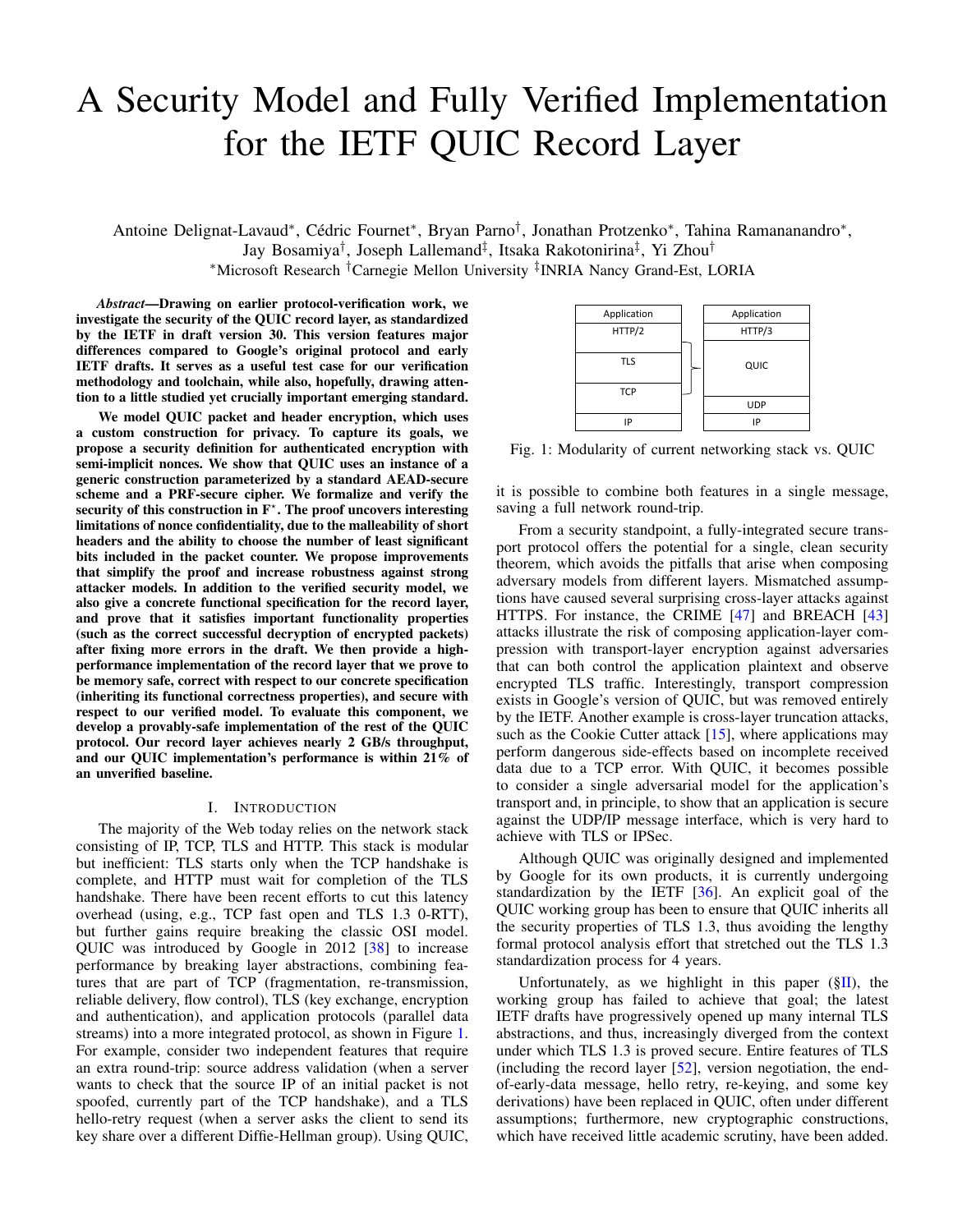<span id="page-1-4"></span>

Fig. 2: Internal modularity between TLS 1.3 and QUIC before (left) and after (right) draft 12. In the latter, the QUIC Protocol Logic is responsible for deriving keys from the TLS Handshake's traffic secrets.

The standard has also drifted significantly away from Google's original version of QUIC, to the point that little of the early security analysis work on Google's QUIC ([\[40\]](#page-15-4), [\[37\]](#page-15-5), [\[30\]](#page-15-6)) is relevant to the IETF version. Careful new analysis is required to capture the security properties of QUIC data streams.

Hence, the primary goal of this paper is to analyze and address weaknesses in a protocol that is practically as important as TLS but that has received little academic attention (despite imminent standardization and deployment). We do so by applying and extending methodologies and verification toolchains developed in the context of TLS to this new setting, thereby also validating their applicability to challenging non-TLS constructions.

Concretely, we model and mechanically verify the security of the new features of the IETF's QUIC, focusing on what we refer to as the QUIC "record layer", i.e., the portion that handles packet formatting and encryption. This is an important step towards full end-to-end verification of the soon-to-bestandardized protocol (we discuss remaining steps below). Our contributions consist of:

- <span id="page-1-1"></span>C1 Security Model. We give a new security definition (building on prior work [\[11\]](#page-15-7), [\[41\]](#page-15-8)) that captures the record layer's security and privacy goals ([§III-B\)](#page-4-0). We found that early drafts of QUIC failed to satisfy this definition; our feedback [\[42\]](#page-15-9) resulted in updates to the construction (draft 17) and the explicit authentication of connection identifiers [\[53\]](#page-16-2) (draft 27) despite initial pushback ([§III-D\)](#page-6-0).
- <span id="page-1-2"></span>C2 Formal Spec and Functional Properties. We use  $F^*$  [\[50\]](#page-16-3), a functional language with a dependent type system for program verification, to develop a mechanized version of our security definition  $(C1)$  $(C1)$  as well as a detailed functional specification for QUIC's new record layer construction  $(\S$ IV-B). We also prove  $(\S$ IV-C) correctness of the specification, e.g., non-malleability of the encoding of headers and that decryption inverts encryption. These proofs identified two flaws in the IETF reference implementation, and they uncovered interesting limitations of the IETF security goal, as well as brittleness in the construction (e.g., places where easy-to-make implementation mistakes may undermine security). Hence, we propose improvements that simplify the proof and increase robustness against strong attacker models ([§III-D\)](#page-6-0).
- C3 Security Reduction. We mechanically prove  $(\S$ IV-E) that the new construction  $(C2)$  $(C2)$  is cryptographically secure relative to [C1,](#page-1-1) assuming the underlying primitives are.
- <span id="page-1-3"></span>C4 Fast, Correct and Secure Record Layer. We develop a high-performance low-level implementation ([§IV-D\)](#page-10-1) of the record layer that offers cryptographic security (w.r.t. [C1\)](#page-1-1), functional correctness (w.r.t. [C2\)](#page-1-2), and runtime safety.

C5 Fast, Provably Safe QUIC Implementation. Finally, we develop a proof-of-concept implementation  $(\S V)$  of the QUIC protocol logic verified for memory safety, which we use to evaluate  $(\S$ VI) our verified implementation of the record layer ([C4\)](#page-1-3), leveraging previously verified artifacts for the TLS handshake [\[17\]](#page-15-10) and cryptographic primitives [\[44\]](#page-15-11), to produce a verified implementation of the full IETF QUIC protocol.

While our work provides a better understanding of QUIC's goals and the extent to which the current draft protocol meets them, this is not yet an end-to-end verification of the protocol, as the proofs for the protocol logic would have to be significantly expanded and strengthened to connect the guarantees from the TLS handshake with those of the record layer and hence produce a single application-facing theorem for the entire implementation.

While we prove strong correctness and security properties for QUIC, like any verification result, our guarantees rely on the correctness of our formalized cryptographic definitions and of our verification tools. As we show in [§VI,](#page-13-0) while the performance of our record layer implementation is quite strong (2 GB/s), our protocol logic limits the performance of our overall QUIC reference implementation, leaving us 21% slower than our unverified baseline.

All of our specifications, implementations, and proofs are open source and available on GitHub at:

#### <https://github.com/project-everest/everquic-crypto> <https://github.com/secure-foundations/everquic-dafny>

## II. QUIC BACKGROUND

<span id="page-1-0"></span>Because of its integrated nature, it is hard to summarize QUIC. We introduce the aspects relevant to our security analysis, focusing on confidentiality, integrity and authentication goals, but refer to the IETF drafts [\[36\]](#page-15-3), [\[52\]](#page-16-1) for details. We also highlight deviations from QUIC's original goal of treating TLS as a black box.

TLS Handshake Interface Early IETF drafts of QUIC (up to draft 12) used TLS 1.3 opaquely: packets contained full TLS records (Figure [2\)](#page-1-4). The TLS record layer [\[14\]](#page-15-12) has its own header format and supports fragmentation, encryption, padding, and content-type multiplexing. To reduce redundancy between TLS and QUIC (e.g., double encryption and fragmentation of handshake messages), in newer drafts, the QUIC protocol logic directly interacts with the TLS handshake and carries its messages in special frames separate from data streams. The TLS 1.3 handshake negotiates the connection ciphersuite and parameters, authenticates the peer, and establishes fresh traffic secrets (used to derive record keys).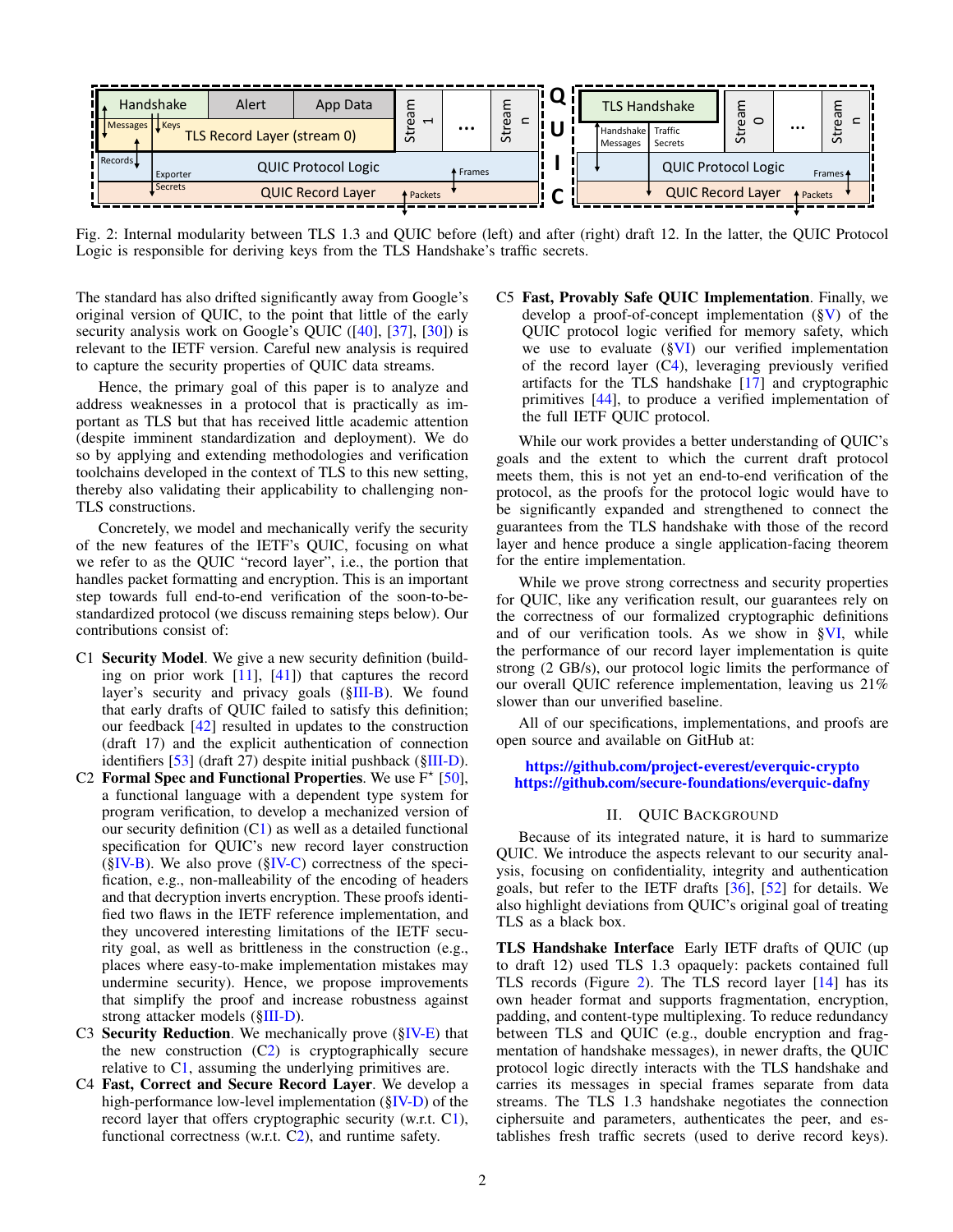It expects a duplex bytestream for reading and writing its messages, and a control interface for returning secrets and signaling key changes:

- A first, optional early traffic secret is available immediately after handling a client hello message that offers to use a pre-shared key (PSK). This enables the client to send application data in its very first message (no round-trip, "0-RTT"), but at a cost: 0-RTT messages are not forward secure and can be replayed.
- The (client and server) handshake traffic secrets are available after both hello messages are exchanged. A man-in-the-middle may corrupt the handshake traffic secret, so TLS messages are only secret against a passive attacker.
- The application ("1-RTT") traffic secrets are available once the server completes the handshake.

The record layer must be careful not to use traffic secrets until the handshake indicates that it is safe to do so. For instance, the application traffic secret is typically available on the server before the client's finished message is received, but the server must not try to decrypt 1-RTT packets before checking this message.

Connection Establishment QUIC connections exchange sequences of encrypted packets over UDP. There are four main types of packets: initial packets (INIT) carry the plaintext TLS messages: client hello, server hello, and hello-retry request. Like all QUIC packets, they are encrypted, but their traffic secret is derived from public values, so the encryption is mostly for error detection. 0-RTT packets are encrypted using a key derived from the TLS early traffic secret, and similarly, handshake packets (HS) and 1-RTT packets are encrypted using keys derived from handshake traffic secrets and application data traffic secrets, respectively.

Packet Headers QUIC packets consist of a header and a payload. The type of a packet is indicated in the header. Initial, 0-RTT and handshake packets use long headers while 1- RTT packets use short headers, as depicted in Figure [3.](#page-2-0) Long headers include an explicit payload length to allow multiple packets to be grouped into a single UDP datagram. In contrast, the length of packets with short headers must be derived from the encapsulating UDP length. Hence, UDP datagrams contain at most one such packet, at the end.

Connection Identifiers Multiple QUIC connections can share the same IP address and UDP port by using separate connection IDs. This is particularly useful for servers, e.g., to route connections behind a load balancer. Clients may also use this feature to work around port restrictions and NAT congestion. Long headers include both a source and destination connection ID (of variable length). In its initial packet, the client picks its own source ID and the initial ID of the server as destination. Servers are expected to overwrite this initial choice by picking a new source ID in their response. Once the connection is established, the connection IDs are presumed to be authentic and of known length (either fixed, or encoded in the ID itself). Hence, short headers omit the source ID and the length of the destination ID. Connection IDs are a clear risk for privacy, since they correlate individual packets with sessions. QUIC encourages long-lived connections that can be migrated from one network path to another. For instance, if a mobile

<span id="page-2-0"></span>

| $+ - + - + - + - + - + - + - +$                   |
|---------------------------------------------------|
| 1 1  T  R R P P  T: Type R: Reserved P: PN length |
|                                                   |
| Version (32)                                      |
|                                                   |
| DCID Len (8)   Dest. connection ID length         |
|                                                   |
| Destination Connection ID (0160)                  |
|                                                   |
| SCID Len (8)   Source connection ID length        |
|                                                   |
| Source Connection ID (0160)<br>.                  |
|                                                   |
| Payload Length (varint)<br>.                      |
|                                                   |
| Packet Number (8/16/24/32)<br>.                   |
|                                                   |
| Payload                                           |
|                                                   |
|                                                   |
| +-+-+-+-+-+-+-+-+                                 |
| [0][S[R]R[K]P P] S: Spin bit K: Key phase bit     |
|                                                   |
| Destination Connection ID (0160)                  |
|                                                   |
| Packet Number (8/16/24/32)<br>.                   |
|                                                   |
| Protected Payload                                 |
|                                                   |

Fig. 3: QUIC long (top) and short (bottom) packet headers. Initial, retry, handshake and 0-RTT packets use long headers, whereas 1-RTT packets use short headers.

device switches from cellular to Wi-Fi, it is possible to migrate the connection on the new network while maintaining the current connection state, thus preventing the overhead of a reestablishing the connection. To manage this privacy risk, peers can declare and retire connection IDs, and privacy-conscious clients may change their ID in every packet.

Packet Numbers and Stream Encryption TLS over TCP relies on the in-order delivery of message fragments, and thus encrypts these fragments using a nonce computed from their implicit fragment sequence number. In contrast, QUIC packets are sent over UDP and may be dropped or delivered out of order. Therefore, encryption nonces cannot be implicit, which causes both communication overhead (full nonces are usually 12 bytes) and privacy concerns: if full nonces are sent on the wire, they can be used to map packets to connections and their users. QUIC connections can be very long-lived, and the most significant bits of the nonce become increasingly precise at identifying users. To address these concerns, QUIC's record layer introduces a new semi-implicit nonce construction that combines two ideas: only the least significant (and least privacy sensitive) bits of the nonce are sent on the wire; and those bits are further encrypted under a special header-protection key. This construction is detailed in [§III-A.](#page-3-0)

In TLS over TCP, traffic secrets protect separate, successive authenticated encryption streams, with explicit termination messages to transition between keys and prevent truncation (end of early data message for 0-RTT, finished messages for the handshake, and the re-keying messages and closure alerts for 1-RTT). In QUIC, multiple keys may be active at the same time, which makes the logic for selecting and discarding keys much more involved. This adds new dangerous pitfalls that must be actively prevented: for instance, servers may receive 1-RTT data before the handshake is complete (this data is not yet safe to process), or clients may reply to 1-RTT messages with 0-RTT ones (the specification forbids this, but it is up to implementations to enforce). Normally, each direction of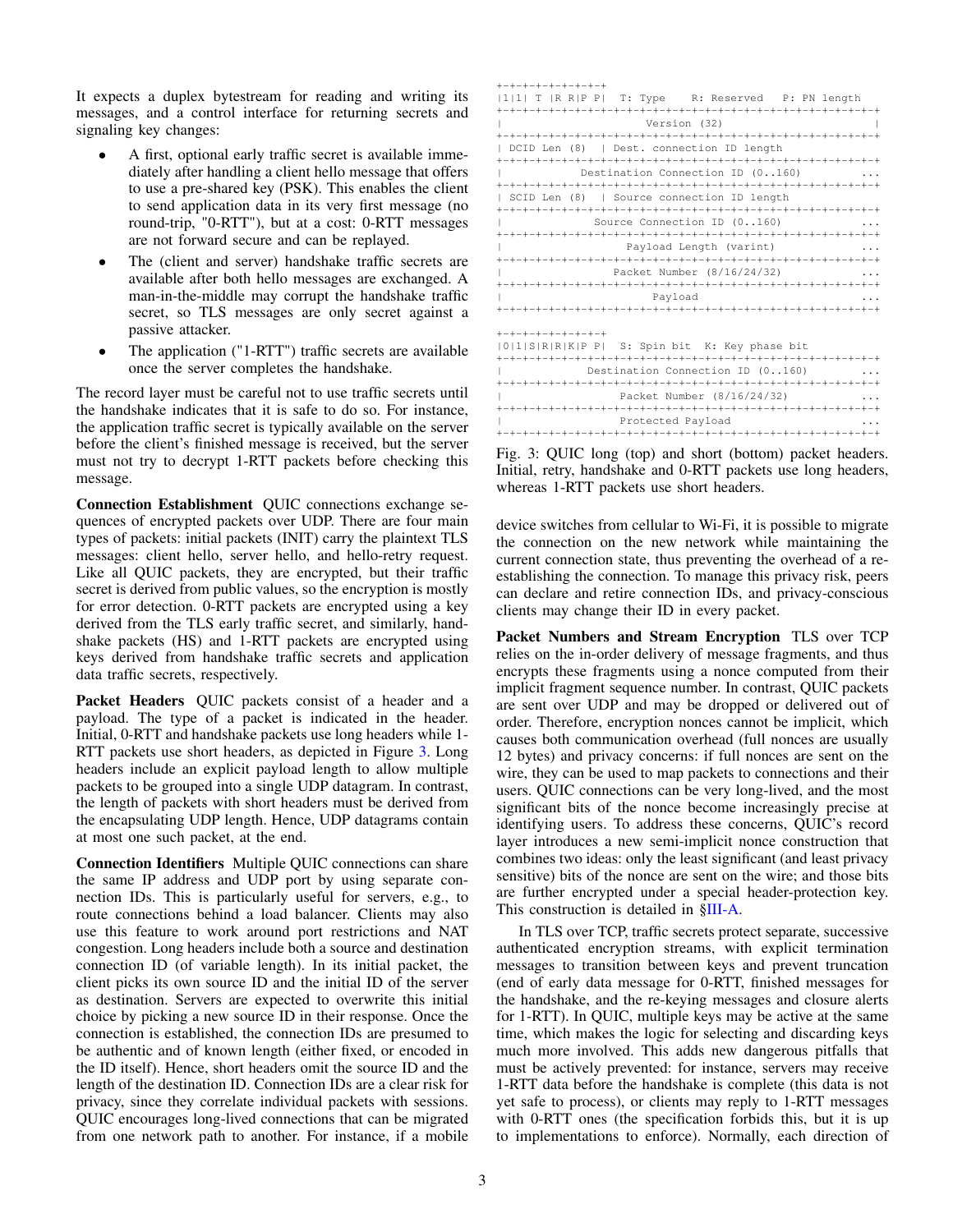each traffic secret maintains its own packet counter; however, since only the client may send 0-RTT packets, they are acknowledged in 1-RTT packets, which means packet numbers are shared between 0-RTT and 1-RTT.

Transport Parameter Negotiation QUIC uses a special TLS extension to negotiate an extensible list of transport parameters (set or negotiated by the client and server). TLS guarantees that if the handshake completes, both parties agree on the parameters.

Version Negotiation QUIC defines a mechanism for the server to indicate that it wishes to use a different version than the one proposed by the client. This mechanism uses a special version negotiation packet type, which is specified in a version-independent document [\[51\]](#page-16-4) and contains the list of versions that the server is willing to use. Surprisingly, while previous drafts attempted to authenticate the version negotiation using the transport parameter negotiation through the TLS handshake, this feature has been removed in current drafts. Instead the specification states: *"Version Negotiation packets do not contain any mechanism to prevent version downgrade attacks. Future versions of QUIC that use Version Negotiation packets MUST define a mechanism that is robust against version downgrade attacks"*. It is unclear how future versions of QUIC will prevent version downgrade attacks. Regardless of which version the client supports, an attacker may always inject a version negotiation packet that only indicates version 1 support.

## III. QUIC RECORD LAYER SECURITY

<span id="page-3-2"></span>This section focuses on QUIC's new record layer. We first describe the cryptographic construction used to encrypt both packet payloads and selected parts of packet headers ([§III-A\)](#page-3-0). We then present our cryptographic definition of security for packet encryption with implicit nonces ([§III-B\)](#page-4-0), capturing QUIC's packet-number-privacy goal, and we outline its proof ([§III-C\)](#page-6-1). Finally, we discuss vulnerabilities that we discovered in earlier QUIC drafts, how the construction changed as a result, frailties that persist in the most recent draft, and our suggested improvements ([§III-D\)](#page-6-0).

## <span id="page-3-0"></span>*A. Background: QUIC Packet Encryption (QPE)*

As explained in [§II,](#page-1-0) QUIC packets consist of a header and a payload. The payload is encrypted using a standard algorithm for authenticated encryption with additional data (AEAD, abbreviated AE below), negotiated by TLS as part of its record ciphersuite. AEAD also takes the header (shown in Figure [3\)](#page-2-0) in plaintext as additional authenticated data (AAD) and thus protects its integrity.

QUIC also applies a new and rather convoluted *header protection* scheme before sending the packet on the network. As discussed in [§II,](#page-1-0) because QUIC uses UDP, it must include a packet number in each packet to cope with packet drops and reorderings. These packet numbers, however, pose a privacy risk, as a passive network observer can correlate packets and sessions, facilitating traffic analysis, particularly given QUIC's support for very long-lived, migratable sessions. Employing random nonces would waste too much space (because of the risk of birthday collisions, which cause catastrophic integrity failure, at least 128 bits would be required instead of the 8 to 32 bits of packet number that QUIC advocates). The

<span id="page-3-1"></span>

Fig. 4: Overview of the QUIC packet encryption (QPE) construction with header protection (HP), parameterized by the AEAD scheme AE and keyed pseudo-random function PRF

situation is further complicated by QUIC's decision to use variable-length packet numbers, which means the length must also be hidden. Instead, QUIC settled on the more optimized (but somewhat exotic) construction shown in Figure [4](#page-3-1) and detailed in Figure [5.](#page-4-1) In the discussion below, we refer to this construction as QPE[AE, PRF], since it is parameterized by the particular authenticated encryption (A) and pseudo-random function (PRF) algorithms selected during TLS ciphersuite negotiation.

The main inputs to the construction are the packet number  $N$ , the plaintext message  $M$ , the flags and QUIC-specific headers  $H$ , and the number  $L<sub>N</sub>$  of least-significant bytes of N to send on the wire (between 1 and 4). The key materials consist of three cryptographic secrets:  $K_1$  for the AEAD scheme,  $K_2$  for the PRF, and  $SIV$ , a 12-byte static IV which is combined with the full 62-bit packet number  $N$  to form the AEAD nonce. The construction first performs a normal AEAD encryption, using the message  $M$  as the plaintext, and the header  $H$  as the additional data.

QUIC then computes a header protection (HP) mask which it uses to hide the truncated packet number  $N_{\rm{lsb}}$  and some bits of the flags—including those encoding the length  $L<sub>N</sub>$ . The mask is computed by applying the PRF to a fixed-size fragment (called the *sample*) of the ciphertext C. The mask is split in two parts: the first byte is used to encrypt  $L_N$ , and the next 4 bytes are truncated to  $L<sub>N</sub>$  and applied at the offset of the encrypted packet number. Because  $L<sub>N</sub>$  is hidden, it is difficult for the packet's recipient to know the boundary between the protected headers  $\hat{H}'$  and the ciphertext C (and thus where the sample starts). This could be mitigated by choosing the last bytes of C for the sample, but QUIC solves this problem differently: the position of the sample is computed by *assuming* that  $L_N = 4$ , hence skipping the first  $4 - L_N$  bytes of C. This requires all ciphertexts to be at least 20 bytes long, instead of 16 if the end of C was used. Since most AEAD tags are only 16 bytes, QUIC effectively requires a minimum of 4 bytes of plaintext in every packet (which can be achieved by adding padding frames). Since  $L<sub>N</sub>$  is confidential, header decryption is also difficult to implement in constant time (we revisit this issue in  $\S$ **IV-D**).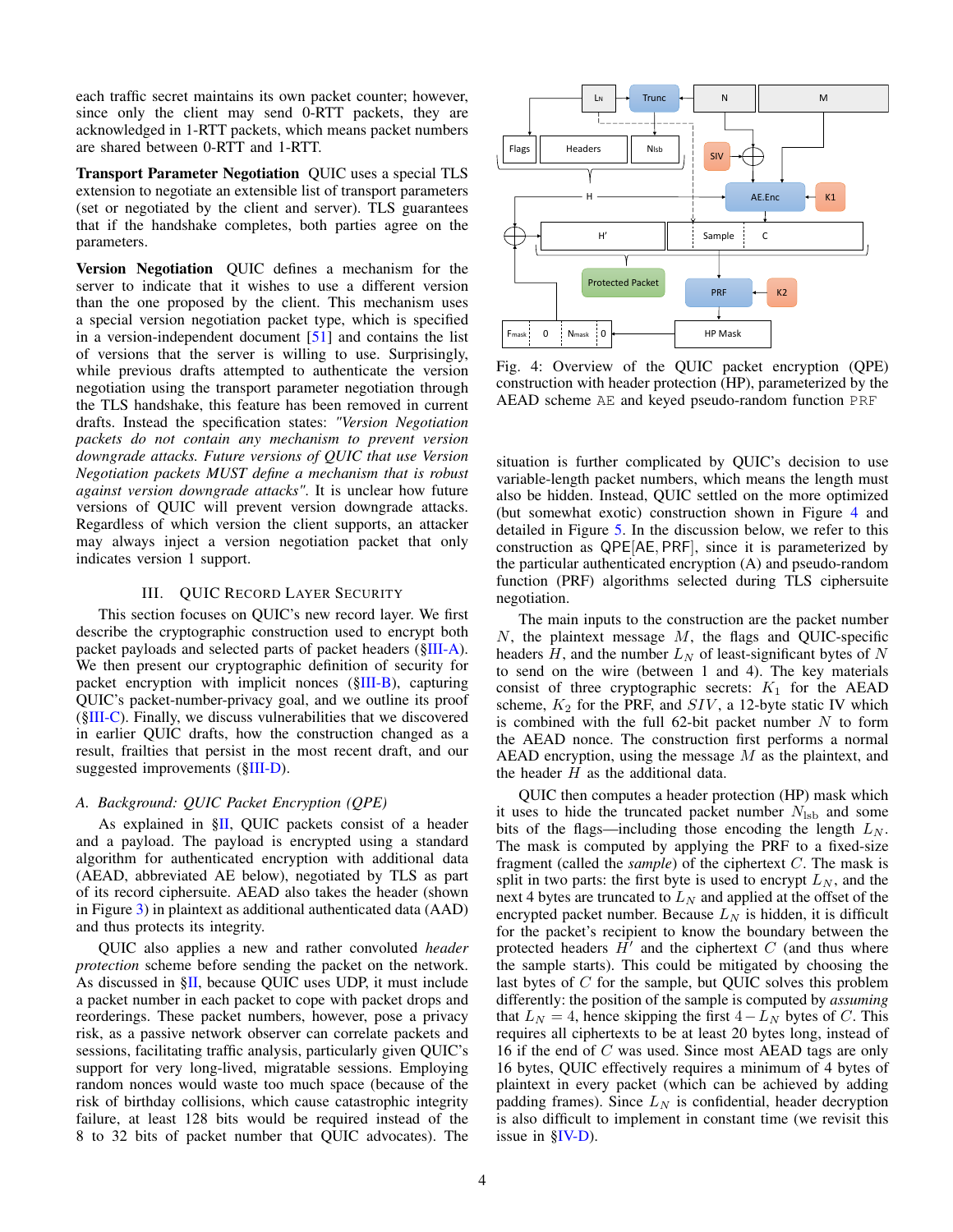<span id="page-4-1"></span>

| Keygen()                                                 | $\mathsf{Decode}(N_e, N_i, L_N)$                                                           |
|----------------------------------------------------------|--------------------------------------------------------------------------------------------|
| $N_s \leftarrow \{0,1\}^{\text{AE.nlen}}$                | $W \leftarrow 2^{8L_N}; X \leftarrow N_i + 1$                                              |
| $K_1 \leftarrow$ AE.keygen()                             | $N \leftarrow Ne + (X \& (W - 1))$                                                         |
| $K_2 \leftarrow s$ PNE.keygen()                          | if $N \leq X - W/2$                                                                        |
| return $(N_s, K_1, K_1)$                                 | $\wedge N < 2^{62} - W$                                                                    |
|                                                          | return $N+W$                                                                               |
| $\mathsf{Encode}(N,L_N)$                                 | if $N > X + W/2 \wedge N \geq W$                                                           |
| return $N\&(2^{8L_N}-1)$                                 | return $N-W$                                                                               |
|                                                          | return N                                                                                   |
| $\mathsf{csample}(C)$                                    |                                                                                            |
| return $\overline{C[420]}$                               | $\frac{\mathsf{PNenc}(K_2, L_N, N', S)}{B \leftarrow \mathsf{F}.\mathsf{compute}(K_2, S)}$ |
|                                                          |                                                                                            |
| $\mathsf{PNdec}(K_2,P)$                                  | $C' \leftarrow N' \oplus B[11+L_N]$                                                        |
| $H, C \leftarrow$ split $(P, 1 + \ell_H(P))$             | $C'' \leftarrow L_N \oplus (B[0] \& 15)$                                                   |
| $S \leftarrow$ csample $(C)$                             | return $C''$ $  C'$                                                                        |
| $B \leftarrow$ F.compute $(K_2, S)$                      |                                                                                            |
| $F \leftarrow C[0] \oplus (B[0] \& 15)$                  | psample $(C, L_N)$                                                                         |
| $L_N \leftarrow 1 + F\&3$                                | return $C[(4 - L_N)(20 - L_N)]$                                                            |
| $C'', C' \leftarrow \mathsf{split}(C, L_N)$              |                                                                                            |
| $N_e \leftarrow C'' \oplus B[11 + L_N]$                  | Enc(K, N, H, M)                                                                            |
| $H' \leftarrow H    L_N    N_e$                          | $\overline{N_s, K_1, K_2 \leftarrow K}$                                                    |
| return $L_N, N_e, H', C'$                                | $L_N \leftarrow 1 + H[0] \& 3$                                                             |
|                                                          | $N_e \leftarrow$ Encode $(N, L_N)$                                                         |
| $Dec(K, N_i, P)$                                         | $N_0 \leftarrow N \oplus N_s$                                                              |
| $N_s, K_1, K_2 \leftarrow K$                             | $H' \leftarrow H    L_N    N_e$                                                            |
| $L_N, N_e, H', C' \leftarrow \textsf{PNdec}(K_2, P)$     | $C \leftarrow \mathsf{AE}.\mathsf{enc}(K_1, N_0, H', M)$                                   |
| $N \leftarrow \textsf{Decode}(N_i, N_e, L_N) \oplus N_s$ | $S \leftarrow$ psample $(C, L_N)$                                                          |
| $M \leftarrow \mathsf{AE}\text{.dec}(K_1, N, H', C')$    | $C' \leftarrow \textsf{PNenc}(K_2, L_N, N', S)$                                            |
| return M                                                 | return $H  C'  C$                                                                          |

Fig. 5: Detailed definition of the QPE[AE,F] construction, with a few simplifications. In the real construction, the encrypted headers (flags and packet number) are interleaved with the plaintext headers; our verified implementation uses this header format for interoperability. In the figure, we move the encrypted flags next to the encrypted packet number.

#### <span id="page-4-0"></span>*B. QUIC-Packet-Encryption Security*

Although QPE[AE, PRF] is a new construction, it is similar to other constructions that have been proposed for noncehiding encryption, that is, constructions where the nonce is not an input of the decryption function but is instead embedded into the ciphertext. For instance, QPE is comparable to the HN1 construction of Bellare et al. [\[11\]](#page-15-7), which comes with a security definition, AE2, that captures the fact that the embedded nonce is indistinguishable from random, and with a reduction to standard assumptions.  $(\S{A}$  recalls their definitions.)

In line with their work, we define a security notion for partially nonce-hiding encryption that aims to capture the security goal of QUIC's approach to packet encryption. For simplicity, however, it does not reflect the fact that header protection also applies to other parts of the header, such as reserved flags and the key-phase bit.

Notation Following the well-established approach of Bellare and Rogaway  $[12]$ , we define the security of a functionality  $F$ as the probability (called the *advantage*)  $\epsilon_G(A)$  that an adversary A, interacting with a game  $G^b(F)$  (whose oracles are parameterized by a random bit  $b$ ), guesses the value of  $b$  with better than random chance, i.e.  $\epsilon_G(\tilde{\mathcal{A}}) = |2 \Pr[G^b(\mathcal{A}) = b] - 1|$ . By convention, when  $b = 0$ , the oracles of G behave exactly like the functions in the functionality  $F$ ; we also refer to  $G^0$  as the *real functionality*. In contrast, the oracles of  $G<sup>1</sup>$  capture the perfect intended behavior, or the *ideal functionality*, which is

typically expressed using shared state. The reason we insist on real-or-ideal indistinguishability games will be more apparent in [§IV,](#page-7-0) as we formalize type-based security verification using idealized interfaces. We refer the reader to Brzuska et al. [\[21\]](#page-15-14) for a detailed introduction to the methodology.

Definitions To illustrate our notation, consider the standard security definition for a keyed pseudo-random functionality  $F$ , which offers a single function, namely compute :  $\{0,1\}^{\ell_K}$   $\times$  $\{0,1\}^{\ell} \rightarrow \{0,1\}^{\ell}$ . The real functionality  $(b = 0)$  just evaluates the function. The ideal functionality  $(b = 1)$  is a random function, implemented using a private table  $T$  to memoize randomly sampled values of length  $\ell$ .

$$
\begin{array}{ll}\textbf{Game } \textsf{PRF}^b(\mathsf{F}) & \textbf{Oracle Compute}(X) \\ \overline{T \leftarrow \varnothing} & \textbf{if } b = 1 \textbf{ then} \\ k \stackrel{\hspace{0.1em}\mathsf{\scriptscriptstyle\$}}{\leftarrow} \{0,1\}^{\mathsf{F.\ell_K}} & \textbf{if } T[X] = \bot \textbf{ then } T[X] \stackrel{\hspace{0.1em}\mathsf{\scriptscriptstyle\$}}{\leftarrow} \{0,1\}^{\mathsf{F.\ell}} \\ \textbf{return } T[X] & \textbf{return } \mathsf{F}.\textbf{compute}(k, X) \end{array}
$$

Our security definition for packet encryption is a refinement of the standard notion of authenticated encryption security, AE1, shown below, for a symmetric encryption scheme SE1. In the definition, ideal encryption is implemented by sampling a random ciphertext ( $\ell_{\text{tag}}$  bits longer than the plaintext), and ideal decryption by a lookup in a global table indexed by the nonce, ciphertext, and header.

| Game $AE1^b$ (SE1)                                                 | Oracle $\mathsf{Encrypt}(N, M, H)$                                         |
|--------------------------------------------------------------------|----------------------------------------------------------------------------|
| $T \leftarrow \emptyset$ ; $k \stackrel{\$}{\leftarrow}$ SE1.gen() | assert $T[N, \_, \_]=\bot$                                                 |
|                                                                    | if $b=1$ then                                                              |
| <b>Oracle</b> Decrypt $(N, C, H)$                                  | $C \stackrel{\$}{\leftarrow} \{0,1\}^{ M +\mathsf{SE1}.\ell_{\text{tag}}}$ |
| if $b=1$ then                                                      | $T[N, C, H] \leftarrow M$                                                  |
| $M \leftarrow T[N, C, H]$                                          | else                                                                       |
| else                                                               | $C \leftarrow$ SE1.enc(k, N, M, H)                                         |
| $M \leftarrow$ SE1.dec(k, N, C, H)                                 | return $C$                                                                 |
| return $M$                                                         |                                                                            |

In AE1, the correct nonce must be known by the recipient of the message in order to decrypt. In TLS, the nonce is obtained by counting the packets that have been received, but this does not work in QUIC where packets are delivered out of order. Instead, the recipient only knows an approximate range (which depends on  $L_N$ ), while the fine-grained position in that range (the encrypted packet number in the packet headers) is embedded in the ciphertext.

To move towards nonce-hiding encryption, we introduce the definition AE5 for encryption with variable-sized, semiimplicit nonces. The idea behind this definition is informally described in an unpublished note by Namprempre, Rogaway and Shrimpton [\[41\]](#page-15-8) where it is referred to as AE5 in reference to the 5 inputs of the encryption function; however, to our knowledge, the definition has never been formalized, and no construction has been proposed or proved secure with respect to this definition.

| Game $AES^b(E)$                                                    | <b>Oracle</b> Encrypt $(N, L_N, M, H)$                                                     |
|--------------------------------------------------------------------|--------------------------------------------------------------------------------------------|
| $T \leftarrow \varnothing$ ; $k \stackrel{\$}{\leftarrow}$ E.gen() | assert $T[N, \_, \_]=\bot$                                                                 |
|                                                                    | if $b=1$ then                                                                              |
| <b>Oracle</b> Decrypt $(N_i, C, H)$                                | $C \xleftarrow{\$} \{0,1\}^{L_N + \text{E}.\ell_{L_N} +  M  + \text{E}.\ell_{\text{tag}}}$ |
| if $b=1$ then                                                      | $T[N, C, H] \leftarrow L_N, M$                                                             |
| $L_N, M \leftarrow T[N, C, H]$                                     | else                                                                                       |
| for N s.t. E.valid $(N, N_i, L_N)$                                 | $C \leftarrow \mathsf{E}.\mathsf{enc}(k, N, L_N, M, H)$                                    |
| else                                                               | return C                                                                                   |
| $N, L_N, M \leftarrow \mathsf{E.deg}(k, N_i, C, H)$                |                                                                                            |
| return $N, L_N, M$                                                 |                                                                                            |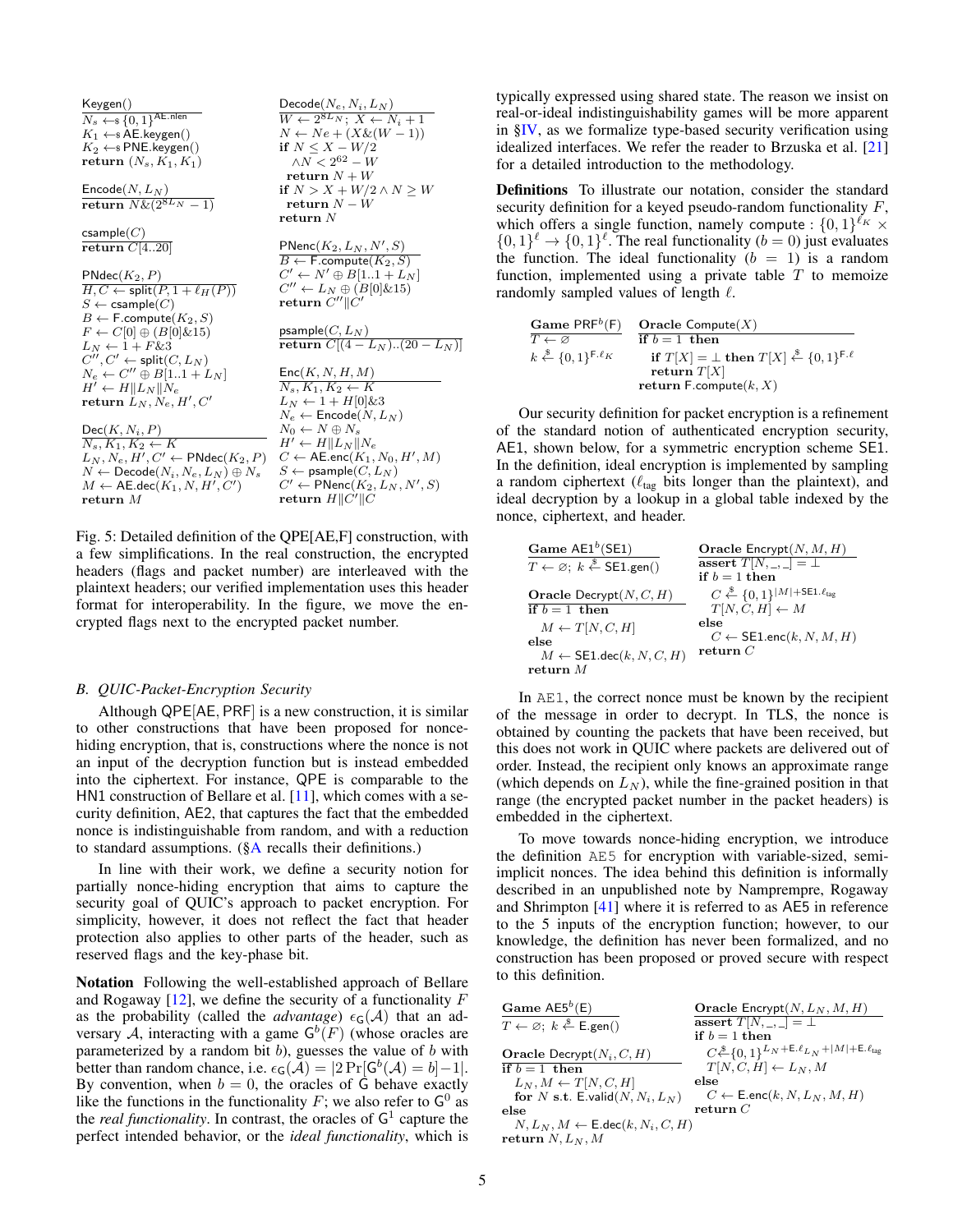In its encryption scheme E, the function E.enc takes in the full nonce N and its encoding length  $L_N$ , and produces a random ciphertext whose length accounts for the tag of length  $E.\ell_{\text{tag}}$ , the explicit nonce of length  $L_N$ , and  $E.\ell_{L_N}$ , the encoded size of  $L_N$ . E.dec only needs the implicit nonce  $N_i$ , which must contain enough information to reconstruct the full nonce N for the selected  $L<sub>N</sub>$ . Hence the definition is parametric over a validity predicate E.valid to ensure the ideal and real versions succeed or fail consistently. If there is no  $N$  such that valid $(N, N_i, L_N)$ , ideal decryption fails. For instance, one could use valid $(N, N_i, L_N) := \textsf{msb}(N, |N| - L_N) = N_i$ , but QUIC's exact predicate (in\_window) is formalized in the next section. AE5 generalizes both standard AE1 (when  $L<sub>N</sub> = 0$ ) and nonce-hiding encryption (AE2) when  $L<sub>N</sub> = |N|$ .

Nonce-Hiding Stream Encryption We now introduce a notion of nonce-hiding stream encryption security, for a stateful encryption scheme  $SE$  that encrypts message  $M$  and protects header H. The idea is to use a sliding window of packets: the receiver moves the window each time it successfully decrypts a packet. Packets in the window may be decrypted out of order. The same packet may or may not decrypt depending on the receiver state, which is accounted for by the validity predicate.

| Game $NHSEb(SE)$                                                                 | <b>Oracle</b> Encrypt $(L_N, M, H)$        |
|----------------------------------------------------------------------------------|--------------------------------------------|
| $c_e \leftarrow 0$ ; $c_d \leftarrow 0$ ; $S \stackrel{\$}{\leftarrow}$ SE.gen() | if $b=1$ then                              |
|                                                                                  | $C \stackrel{\$}{\leftarrow}$ AE5. Encrypt |
| Oracle Decrypt $(C, H)$                                                          | $(c_e, L_N, M, H)$                         |
| if $b=1$ then                                                                    | $c_e \leftarrow c_e + 1$                   |
| $N, L_N, M \leftarrow$ AE5.Decrypt $(c_d, C, H)$ else                            |                                            |
| if $M \neq \perp$ then                                                           | $C, S' \leftarrow$ SE.enc                  |
| $c_d \leftarrow max(c_d, N)$                                                     | $S \leftarrow S'$ $(S, L_N, M, H)$         |
| else                                                                             |                                            |
| $N, L_N, M, S' \leftarrow \mathsf{SE.deg}(S, C, H)$                              | ${\bf return} \ C$                         |
| $S \leftarrow S'$                                                                |                                            |
| return $L_N, M$                                                                  |                                            |

The actual QUIC stream encryption (QSE) construction is similar to the ideal functionality of NHSE: a counter  $c_e$  is used to send packets with QPE, and a counter  $c_d$  stores the highest decrypted packet number received. In our verified implementation, we prove constructively that, given an adversary  $A$  for NHSE<sup>b</sup>[QSE], we can program an adversary  $A'$  for AE5<sup>b</sup>[QPE] with the same advantage.

Security Theorem Our main security result reduces the security of QUIC's packet encryption construction, QPE[AE,PRF], to the AE1 security of AE and the security of the PRF.

<span id="page-5-0"></span>Theorem 1 (QPE Security). *Given an adversary* A *against the* NHSE<sup>b</sup> (QPE[AE, PRF]) *game, we construct adversaries*  $\mathcal{A}'$  against  $\mathsf{A}\mathsf{E}1^b(\mathsf{A}\mathsf{E})$  and  $\mathcal{A}''$  against  $\mathsf{PRF}^b(\mathsf{PRF})$  such that:

$$
\epsilon_{\mathsf{NHSE}}^{\mathsf{QPE}}(\mathcal{A}) \leq \epsilon_{\mathsf{AEI}}^{\mathsf{AE}}(\mathcal{A}') + \epsilon_{\mathsf{PRF}}^{\mathsf{PRF}}(\mathcal{A}'') + \frac{q(q-1)}{2^{\mathsf{PRF}.\ell+1}}
$$

*where* q *is the number of encryptions and failed decryptions performed, and where* PRF. $\ell$  *is the output length of the PRF.* 

Except for the initial steps carried out on paper and explained in  $\S$ III-C, the proof of Theorem [1](#page-5-0) is mechanically verified in  $F^*$  against the gnarly details of the concrete QUIC construction. Informally, the idea of the proof is to modularize the AE5 definition to separate the encryption of the explicit nonce from the AEAD encryption of the payload. This is done by stealing a part of the AEAD ciphertext called the *sample* to use as a fresh random IV for nonce encryption (also called header protection in QUIC). The proof has two main steps, first applying AE1, so that ciphertexts and samples become fresh random bytestrings, then applying PRF. The probability of sample collisions when modelling header encryption with a PRF that produces one-time pads is bounded by a quadratic term, much as in the classic PRP/PRF switching lemma.

For simplicity, this section presents single-instance versions of the AE5 and PRF games. In our mechanization of the proof, which aims at verifying cryptographic libraries, all games are multi-instance, but the state of each instance is independent; hence the bound of Theorem [1](#page-5-0) generalizes to the multi-instance setting by multiplying the collision term by the number of honest instances.

Nonce Confidentiality Careful readers will notice that the AE5 definition, as written, does not directly yield confidentiality of the explicit packet number  $N_e$ , because the decryption oracle returns  $L_N$  and N, from which it is possible to derive  $N_e$ . We have two reasons for writing the definition in this way: first, this ensures modularity of the security definitions for header encryption  $(N_e)$  and stream encryption  $(N_i)$  in the stateseparation game-playing framework [\[21\]](#page-15-14), which also translates to the modularity of the  $F^*$  implementation of our model; and second, we observe that many QUIC implementations break nonce confidentiality by performing actions based on the packet number of the decrypted packet, for instance by using a Bloom filter to detect packets that have been already processed. Such operations may lead to concrete implementation attacks (e.g., introducing timing side channels based on whether the Bloom filter rejects the packet). In our implemented model, we deal with this problem by returning  $N$  (even in NHSE) at an abstract type that can conditionally be revealed, thus allowing our record implementation to be used both with QUIC implementations that preserve nonce confidentiality and with those that break it. For the paper model, it is possible to avoid the difficulty either by not returning  $N$  in Decrypt, or to model nonce confidentiality as a composed IND-CCA2 game on top of NHSE where the adversary must decide which of two nonces is associated with a challenge encrypted packet, but without the ability to ask for its decryption.

Generalizing AE5 and NHSE Because of the constraints of our verification methodology (which aims to apply our gamebased definitions to the exact formal specification of the protocols, avoiding gaps between the model and implementation), our security definitions are somewhat tailored for QUIC, and can be generalized to a broader class of encryption schemes.

In parallel to this work, Bellare, Günther and Tackmann [\[9\]](#page-15-15) have presented (at the QUIC Privacy and Security workshop) a two-tier authenticated encryption scheme, which generalizes AE5 to cover other parts of the header  $H$  used as additional authenticated data. Fischlin, Günther and Janson [\[31\]](#page-15-16) also present a new security definition for channel robustness, which is parametric over a support predicate that specifies, given the sequences of packets that have been sent and accepted, whether a given packet is considered valid to receive. This generalizes our AE5 and NHSE definitions to different sliding window and replay protection schemes (e.g. DTLS 1.3), but only offers pen-and-paper models and proofs.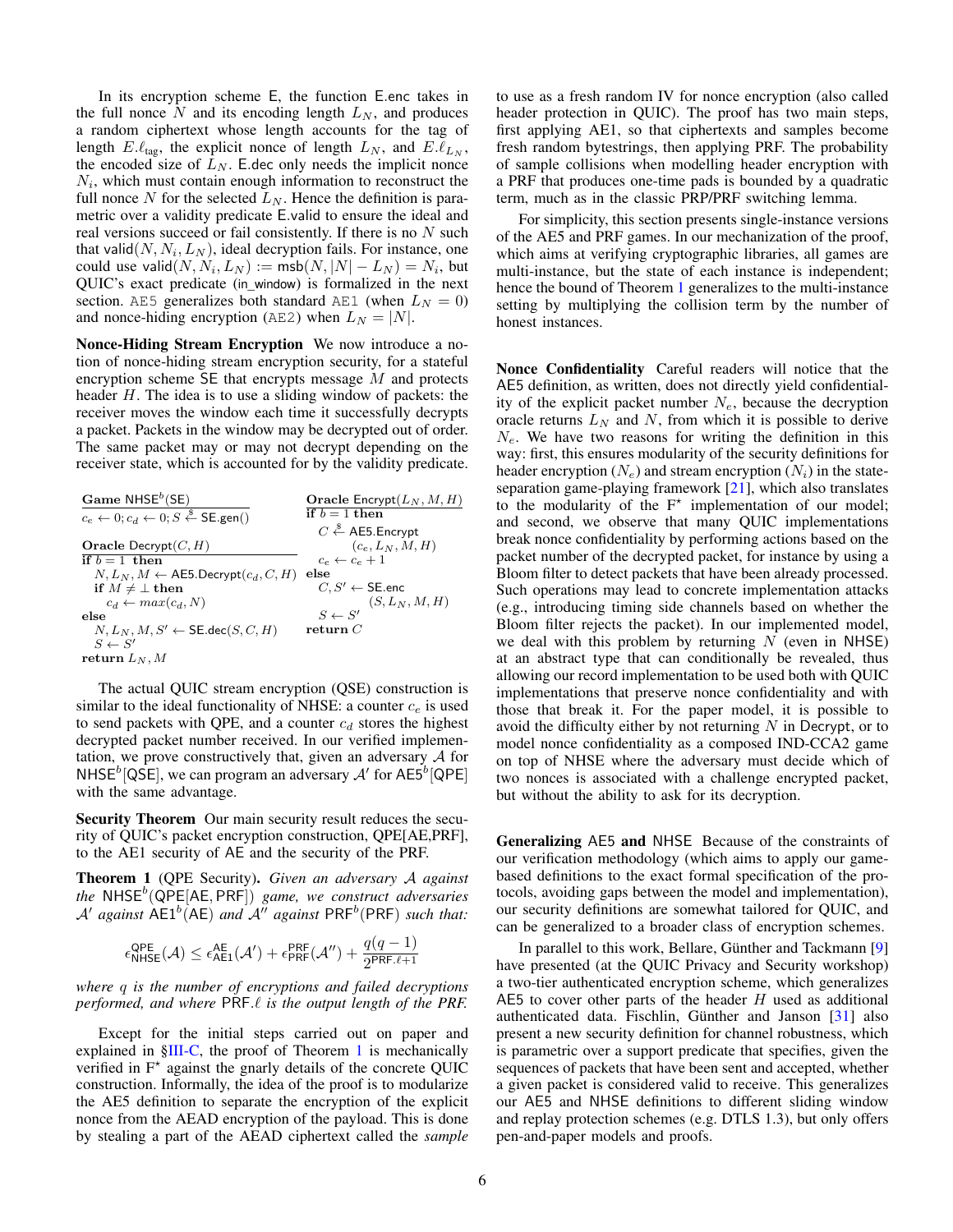## <span id="page-6-1"></span>*C. From Theorem [1](#page-5-0) to Code Verified in F*?

We describe the first steps of the proof of Theorem [1,](#page-5-0) from its statement above to the code actually verified in  $F^*$ . To simplify our presentation, we count packet numbers from zero (instead of  $N_S$ ) and pretend the flags ( $F$ ) in the QPE construction consist only of  $L_N$ : the number of explicit least significant bits of the packet number. Our verified implementation, in contrast, makes no such simplifications. Recall that  $L<sub>N</sub>$  appears in plain in the additional data of QUIC payload encryption but is part of the indistinguishable-from-random packet ciphertext.

(1) We start by inlining the QPE construction into the AE5 definition, using the auxiliary functions defined in Figure [5](#page-4-1) for the real case  $(b = 0)$ .

| Game $AES^b(QPE[AE, F])$                                                  | <b>Oracle</b> Encrypt $(N, L_N, M, H)$                                                        |
|---------------------------------------------------------------------------|-----------------------------------------------------------------------------------------------|
| $T, T' \leftarrow \emptyset; k_1, k_2 \stackrel{\$}{\leftarrow}$ Keygen() | assert $T[N, \_, \_]=\bot$                                                                    |
|                                                                           | if $b=1$ then                                                                                 |
| <b>Oracle</b> Decrypt $(N_i, C, H)$                                       | $C \stackrel{\$}{\leftarrow} \{0,1\}^{L_N + E.\ell_{L_N} +  M  + \text{E}.\ell_{\text{tag}}}$ |
| if $b=1$ then                                                             | $T[N, C, H] \leftarrow L_N, M$                                                                |
| $L_N, M \leftarrow T[N, C, H]$ for N                                      | else                                                                                          |
| s.t. in_win(N, $N_i$ , $L_N$ )                                            | $N_e \leftarrow$ encode $(N, L_N)$                                                            |
| else                                                                      | $H' \leftarrow H \  L_N \  N_e$                                                               |
| $L_N, N_e, H', C'$                                                        | $C' \leftarrow \mathsf{AE}.\mathsf{enc}(k_1, N, M, H')$                                       |
| $\leftarrow$ PNdec $(k_2, H  C)$                                          | $S \leftarrow$ psample $(C', L_N)$                                                            |
| $N \leftarrow$ decode $(N_i, N_e, L_N)$                                   | $C'' \leftarrow \textsf{PNenc}(k_2, L_N    N_e, S)$                                           |
| $M \leftarrow \mathsf{AE}\text{.dec}(k_1, N, C', H')$                     | return $C''$    $C'$                                                                          |
| return $N, L_N, M$                                                        |                                                                                               |

(2) We separate the encryption of  $L_N$  and  $N_e$  from the encryption of the payload in the ideal case.

$$
\begin{array}{ll} \mbox{\textbf{Game} $\mathsf{A}\mathsf{ES}^b(\mathsf{QPE})$} \\ \hline T, T' \leftarrow \varnothing; ~k_1, k_2 \stackrel{\$} \leftarrow \mathsf{E}.\mathsf{gen}()\\ \mbox{\textbf{Oracle} $\mathsf{Decrypt}(N,L_N,\mathcal{M},H)$} \\ \hline \mbox{\textbf{Oracle} $\mathsf{Decrypt}(N_i,C,H)$} & H' \leftarrow \mathsf{encode}(N,L_N) \\ \hline \mbox{\textbf{if} $b=1$ then} \\ S \leftarrow \mathsf{sample}(C) & C' \stackrel{\$} \leftarrow \{0,1\}^{|M|+{\mathsf{E}\cdot\ell_{\text{tag}}$} \\ \hline \mbox{\textbf{if} $T'[S]=\bot$ then} \\ T'[S] \stackrel{\$} \leftarrow \{0,1\}^{\ell}max & S \leftarrow \mathsf{sample}(C') \\ L_N\|N_e\|C' \leftarrow T'[S]\oplus C & \mbox{\textbf{if} $T'[S]\neq\bot$ then} \\ M \leftarrow T[N,C',H] \mbox{\textbf{for} $N$} & S \leftarrow \mathsf{psample}(C') \\ \mbox{\textbf{if} $T'[S]\neq\bot$ then} \\ M \leftarrow T[N,C',H] \mbox{\textbf{for} $N$} & C_S \stackrel{\$} \leftarrow \{0,1\}^{\ell}max \\ \mbox{\textbf{st.} valid}(N,N_i,L_N) & T'[S] \leftarrow C_S \\ C'' \leftarrow \mathsf{lsb}_{\ell L_N}+L_N(C_S \oplus L_N\|N_e) \\ \hline \mbox{\textbf{if} $T'[S] \leftarrow C_S$} & \leftarrow \mathsf{PNdec}(k_2,H\|C) & C' \leftarrow \mathsf{A}\mathsf{E}.\mathsf{enc}(k_1,N,M,H') \\ N \leftarrow \mathsf{decode}(N_i,N_e,L_N) & S \leftarrow \mathsf{psample}(C') \\ M \leftarrow \mathsf{A}\mathsf{E}.\mathsf{dec}(k_1,N,C,H') & C'' \leftarrow \mathsf{PNenc}(k_2,L_N\|N_e,S) \\ \mbox{\textbf{return} $N, L_N, M$} & \mbox{\textbf{return} $C''|C'} \end{array}
$$

where we denote by  $C'$  the ciphertext from the payload encryption and by  $C^{\prime\prime}$  the ciphertext for the nonce encryption. We introduce an auxiliary encryption table  $T'$  that maps samples S (stolen from  $C'$ ) to one-time pads  $C_S$ .

Note that there is no integrity protection over header encryption, which determines the number of bits to encrypt, so  $C_S$  must be of the maximum size  $\ell_{max}$ . QUIC supports 32 bits of explicit nonce and 8 other bits, of which 2 are used for  $L_N$ , hence  $\ell_{max} = 40$ .

(3) We introduce intermediate idealization flags:  $b_1$  for the idealization of payload encryption; and  $b_2$  for header encryption, such that  $b_2 \Rightarrow b_1$ . This yields the following modular game:

Game AE5b1,b<sup>2</sup> (QPE) k1, k<sup>2</sup> ←\$ E.gen() Oracle Decrypt(Ni, C, H) if b<sup>2</sup> = 1 then S ← csample(C) C<sup>S</sup> ← PRFb<sup>2</sup> .Compute(S) L<sup>N</sup> kNekC<sup>0</sup> ← C<sup>S</sup> ⊕ C N ← decode(Ni, Ne, L<sup>N</sup> ) H<sup>0</sup> ← HkL<sup>N</sup> kN<sup>e</sup> M ← AE1b<sup>1</sup> .Dec(N, C<sup>0</sup> , H<sup>0</sup> ) else L<sup>N</sup> , Ne, H<sup>0</sup> , C<sup>0</sup> ← PNdec(k2, HkC) N ← decode(Ni, Ne, L<sup>N</sup> ) M ← AE.dec(k1, N, C<sup>0</sup> , H<sup>0</sup> ) return N, L<sup>N</sup> , M Oracle Encrypt(N, L<sup>N</sup> , M, H) assert AEAD.T[N, \_, \_] = ⊥ N<sup>e</sup> ← encode(N, L<sup>N</sup> ) H<sup>0</sup> ← HkL<sup>N</sup> kN<sup>e</sup> if b<sup>1</sup> = 1 then C<sup>0</sup> ← AE1b<sup>1</sup> .Enc(N, M, H<sup>0</sup> ) T[N, C<sup>0</sup> , H] ← M S ← psample(C<sup>0</sup> ) if PRF.T[S] 6= ⊥ then throw C<sup>S</sup> ← PRFb<sup>2</sup> .Compute(S) <sup>C</sup><sup>00</sup> <sup>←</sup> lsb`LN +LN (C<sup>S</sup> ⊕ L<sup>N</sup> kNe) else C<sup>0</sup> ← AE.enc(k1, N, M, H<sup>0</sup> ) S ← psample(C<sup>0</sup> ) C<sup>00</sup> ← PNenc(k2, L<sup>N</sup> , Ne, S) return C00kC<sup>0</sup>

(4) We rewrite it more simply as

| <b>Oracle Encrypt</b> $(N, L_N, M, H)$                             |
|--------------------------------------------------------------------|
| $N_e \leftarrow$ encode $(N, L_N)$                                 |
| $H' \leftarrow L_N   N_e  H$                                       |
| $C' \leftarrow \mathsf{A}\mathsf{E}1^{b_1}.\mathsf{Enc}(N, M, H')$ |
| $S \leftarrow$ psample $(C')$                                      |
| $C'' \leftarrow \mathsf{PNE}^{b_2}.\mathsf{Enc}(L_N, N_e, S)$      |
| return $C''$   C'                                                  |
|                                                                    |
|                                                                    |
|                                                                    |
|                                                                    |

by factoring out the oracles of game AE1 and those of an intermediate PNE game for header encryption, defined below as a wrapper around the PRF functionality.

| $\bf{Game}$ $\mathsf{PNE}^{b_2}(\mathsf{F})$                          | Oracle $Dec(H, C)$                                      |
|-----------------------------------------------------------------------|---------------------------------------------------------|
| $k \leftarrow \mathsf{F}.\mathsf{keygen}()$                           | $S \leftarrow$ csample $(C)$                            |
|                                                                       | $C_S \leftarrow \mathsf{PRF}^{b_2}(F)$ . Compute $(S)$  |
| Oracle $Enc(L_N, N_e, S)$                                             | $L_N \leftarrow C_S[0] \oplus (C[0] \& 15)$             |
| if PRF. $T[S] \neq \bot$ then throw                                   | $H', C' \leftarrow \mathsf{split}(C, \ell_{L_N} + L_N)$ |
| $C_S \leftarrow \mathsf{PRF}^{b_2}(F)$ . Compute $(S)$                | $L_N  N_e \leftarrow C_S[0l_{L_N} + L_N] \oplus H'$     |
| $C \leftarrow \mathsf{lsb}_{\ell_{L_N} + L_N}(C_S \oplus L_N    N_e)$ | return $L_N, N_e, C'$                                   |
| ${\bf return}$ $C$                                                    |                                                         |

The games  $AE1^{b_1}$  and  $PNE^{b_2}$  correspond exactly to the idealized interfaces in our verified implementation: Model.AEAD.fsti for AE1 and Model.PNE.fsti for PNE. We used these code-based assumptions to implement the NHSE $^{b_1, b_2}(QPE)$  interface (inlining AE5 and adding the management of the stream state).

We require a final step "on paper" to reduce  $PNE^{b_2}$ security to  $\mathsf{PRF}^{b_2}$  security. Critically, we must satisfy the freshness condition for PN encryption (PRF. $T[S] = \bot$ ) for all S extracted from the AEAD ciphertext. We bound these collisions by applying the PRP/PRF switching lemma, and then exclude these collisions in the code (using the proof assumption PNE.is\_safe (dsnd k)  $\Rightarrow$  PNE.fresh\_sample sample w.pne h1).

#### <span id="page-6-0"></span>*D. History and Improvements to QPE*

**Implicit-Nonce Length Malleability** While the table  $T$  in AE5 is not indexed by  $L_N$ , the definition still implies that decryption must authenticate the implicit nonce length  $L<sub>N</sub>$ chosen by the sender. To illustrate this point, we consider the construction QPE'[AE,PRF] used in draft 16 of IETF's QUIC, where  $L<sub>N</sub>$  is encoded in the most-significant 2 bits of the packet number field of the QUIC headers (instead of in the 2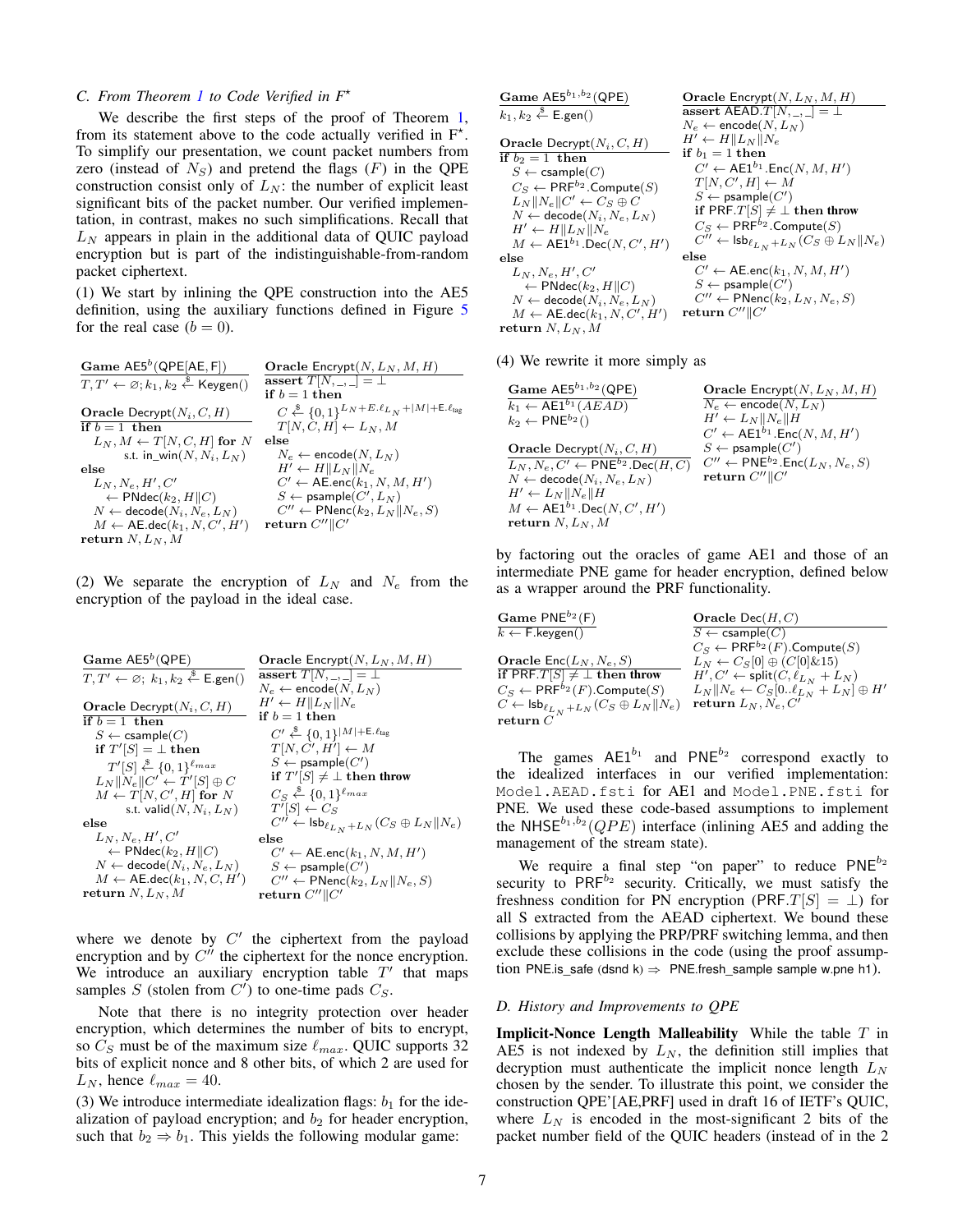least-significant bits of the flags as done in QPE[AE,PRF] in more recent drafts).

Recall that in short headers, the destination connection ID (CID) is concatenated with the packet number, and that the length of the CID is implicit. Since  $L<sub>N</sub>$  is variable, an adversary may try to cause the sender and recipient of a packet to disagree on the position where the CID ends and the packet number begins, as depicted below:



Conveniently for the attacker, the XOR between the mask and the packet number is easily malleable: by flipping the first two encrypted bits, the attacker can force the receiver to interpret the length differently. This yields an easy way to win the AE5 game: the attacker first calls  $Enc(N, 2, M, F||CID)$  then  $Dec(N', C', F||CID||X)$  for each of the 256 possible values of the byte X, where  $N' = N[0..11]$  and  $C' = C[1..|C|]$ . One of the values of X will result in the correct AAD; hence  $A$ can return 0 if any of the decryptions succeeds (because of the mismatched N' length, the nonce of the decryption can work in the ideal variant).

Although this attack may be hard to exploit in practice, it raises the question of whether QUIC expects the peer connection ID to be authenticated by the TLS handshake. The specification does not state it as an explicit goal; however, some working group members argue that the authenticity of the connection IDs follows from their inclusion in headers authenticated through AAD. This claim is disputable: the CIDs are negotiated in the initial messages, whose keys are derived from public values. In draft 16, an active adversary can inject a retry message to force a client to change its destination CID. If the attacker tampers with one byte of CID, the attack succeeds with  $2^{-8}$  probability, which is practical on every packet.

We submitted these observations to the IETF, and proposed to concatenate the 2 bits of  $L<sub>N</sub>$  with the 62-bit packet number when constructing the AEAD nonce. The goal of the change was to ensure that  $L_N$  is authenticated regardless of potential malleability issues in the formatting of the AAD headers. However, in draft 17, the implemented change was to move  $L<sub>N</sub>$  to the least significant bits of the flags, which is sufficient to prove the security of the construction but requires the processing of the mask to depend on  $L<sub>N</sub>$ .

The other weakness exploited by the attack is the ability for active adversaries to alter connection IDs. We argued [\[42\]](#page-15-9) that the TLS handshake should guarantee agreement over the peer's connection IDs. In draft 14, a transport parameter was added to authenticate the client's initial destination CID. However, this fails to enforce agreement, as CIDs can change after a retry. After much pushback (related to the ability of network middleboxes to perform a retry on behalf of servers), the IETF eventually agreed [\[53\]](#page-16-2) to authenticate all CIDs through TLS from draft 27, citing a previous draft of this paper.

Improving the QUIC Construction Although Theorem [1](#page-5-0) provides useful guarantees, we are still concerned about weaknesses in the QPE construction:

<span id="page-7-1"></span>

Fig. 6: Our proposed HN2-based construction for QPE

- The authentication of  $L<sub>N</sub>$  depends on the AAD security of the payload, which in turns depends on the non-malleability of the formatting of QUIC headers. This is brittle in short headers, especially as some implementations may use unsafe representations of their CIDs, such as null-terminated strings.
- The construction collapses if the receiver uses the decrypted packet number before the successful decryption of the whole payload. While the QUIC specification explicitly forbids this behavior, we observe in practice that many implementations do not bother decrypting the payload if they know in advance that the decryption will fail. This shortcut provides a timing oracle to abuse the malleability of the XOR encryption of the packet number—allowing an attacker to do efficient range checks by flipping the last 2 bits of the flags.
- The construction is difficult to implement in constant time. Naive implementations first decrypt  $L_N$ , then truncate the rest of the mask to  $L_N$ .

Interestingly, Bellare et al. [\[11\]](#page-15-7) propose another construction called HN2 (shown in Figure  $13$  in  $\S$ A) that uses a block cipher (or pseudo-random permutation) instead of a PRF and an XOR. The idea of this construction is to encrypt with the block cipher the concatenation of the packet number and AEAD ciphertext.

We propose a variant of QPE based on HN2 in Figure [6.](#page-7-1) This variant makes it much more difficult for an adversary to selectively flip bits in the packet number. The security proof is also simpler, as the collision term is accounted for by the idealization of the PRP.

#### IV. VERIFIED CORRECTNESS AND SECURITY

<span id="page-7-0"></span>We contribute a reference implementation of the QUIC record layer and support it with machine-checked proofs of its intended functional and security properties, as described in [§III.](#page-3-2) Our verified specification, code, and proofs are done within the  $F^*$  proof assistant.

# <span id="page-7-2"></span>*A. F*? *(review) and Initial QUIC Definitions*

 $F^*$  is a language in the tradition of ML, equipped with dependent types and an effect system, which allows programmers to prove properties of their code. A popular flavor is proofs by refinement, wherein a complex *implementation* is shown to be functionally equivalent to a more concise, crisper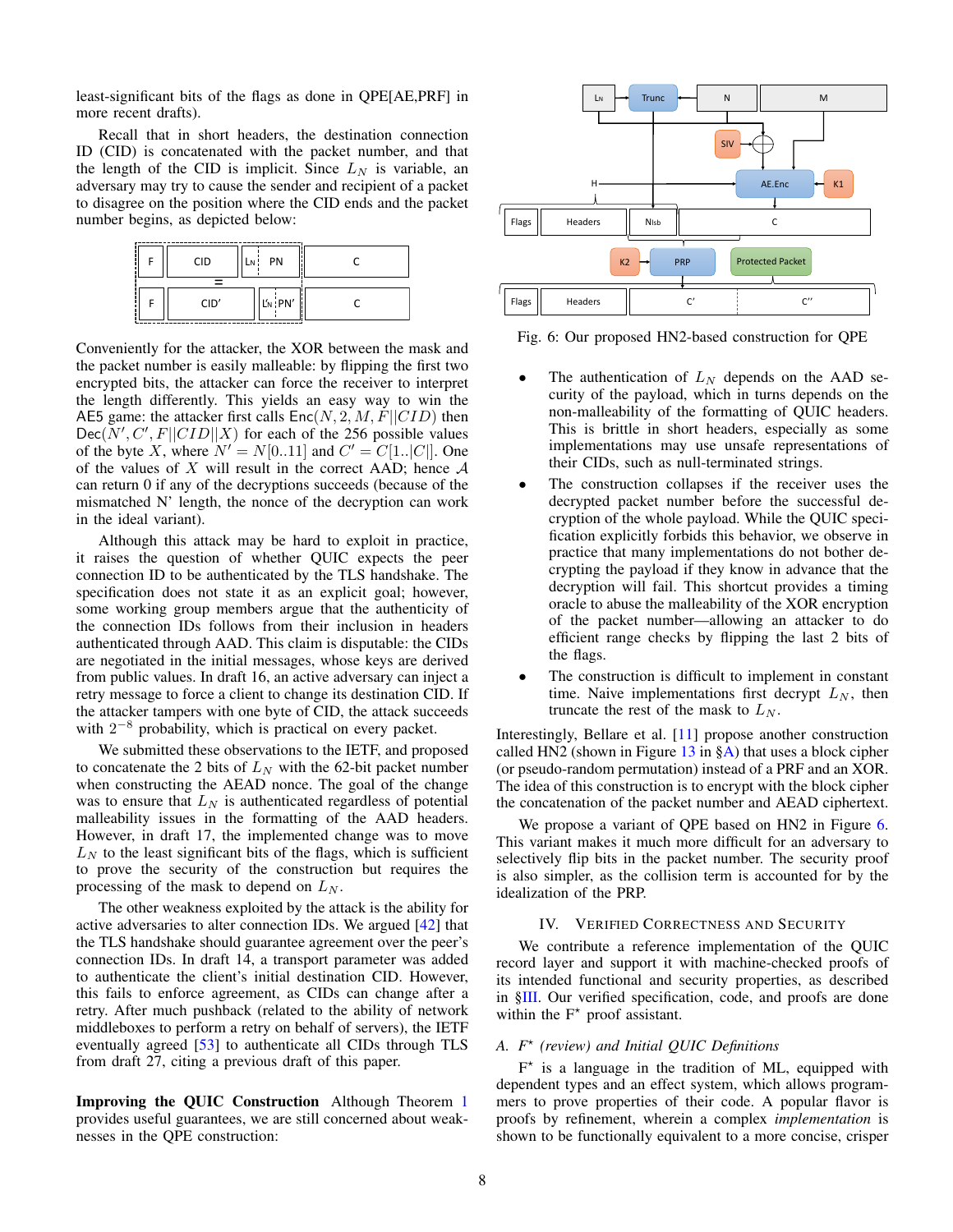specification.  $F^*$  relies on a weakest precondition calculus to construct proof obligations that can then be discharged using a mixture of automated (via Z3 [\[26\]](#page-15-17), an SMT solver), semiautomated (via user tactics), and manual proofs.

To execute an F<sup>\*</sup> program it must be *extracted* to OCaml or F#. If the run-time portions of a program fit within Low\*, a low-level subset of  $F^*$ , then the program can also be compiled to portable C code via a dedicated compiler, KreMLin [\[45\]](#page-15-18). This allows programmers to rely on the full power of  $F^*$ for proofs and specifications, knowing that they are erased at extraction-time: only executable chunks of code need to be in Low\*. The Low\* methodology has been successfully used by the HACL<sup>\*</sup> cryptographic library [\[55\]](#page-16-7), the EverCrypt cryptographic provider [\[44\]](#page-15-11), the EverParse verified parser library [\[46\]](#page-15-19) and several others. We illustrate below some basic  $F^*$  concepts, using truncation and recovery of packet numbers as an example of how to author specifications in  $F^*$ . A subsequent section  $(SIV-D)$  dwells on  $Low^*$  implementations.

Truncated packet numbers occupy 1 to 4 bytes, depending on the user's choice. Packet numbers, once decoded and recovered, are in the range  $[0; 2^{62})$ . The truncated-number length is included in the header as a two-bit integer, while packet numbers mandate a 62-bit integer. Both are defined as refinements of natural integers that capture their range:

type nat2 = n:nat{n < 4} type nat62 = n:nat{n < pow2 62}

One can define the upper bound on the value of a truncated packet number (named below "npn" for "network packet number") given the length of its encoding in bytes. To this end, we define bound\_npn, a function of a single argument pn\_len, using a let-binding.

let bound\_npn (pn\_len: nat2) = pow2  $(8 * (pn_{en} + 1))$ 

Using these definitions, we define truncation as a function of the target length (in bytes) and the full packet number:

```
let truncate_pn (pn_len: nat2) (pn: nat62):
 npn:nat{ npn < bound_npn pn_len } = pn % bound_npn pn_len
```
Undoing the truncation for incoming headers is more involved, since it is clearly not injective. Hence, QUIC uses an expansion operation whose correctness is guaranteed when the packet number to recover is within a window of width bound\_npn pn\_len centered on the maximal packet number received so far. We express it in  $F^*$  via the following predicate:

```
let in_window (pn_len:nat2) (max_pn:nat62) (pn:nat62) =
 let h = bound npn pn_len in
 (max\_pn+1 < h/2 \wedge pn < h)(max\_pn+1 \geq pow2 62 - h/2 \land pn \geq pow2 62 - h) ∨
 (max\_pn+1 - h/2 < pn \wedge pn \leq max\_pn+1 + h/2)
```
The first and second clauses of the disjunction shift the window when it under- or overflows the interval  $[0, 2^{62})$ . Proving the correctness of packet number expansion revealed two errors in the IETF reference implementation [\[36,](#page-15-3) Appendix A]: an offby-one in the third case, and an overflow in the second case. Both are fixed in draft 24 following our report. Below, we give the types of the patched function and its verified inverse property, which ensures it returns the full packet number if it is within the window.

```
val expand_pn : pn_len:nat2 →
 max_pn:nat{max_pn+1 < pow2 62} \rightarrow
```

```
npn:nat{npn < bound_npn pn_len\} \rightarrowpn:nat62{in_window pn_len max_pn pn}
val lemma_parse_pn_correct : pn_len:nat2 →
 max_pn:nat{max_pn+1 < pow2 62} \rightarrow pn:nat62 \rightarrowLemma (requires in_window pn_len max_pn pn)
```
(ensures expand\_pn pn\_len max\_pn (truncate\_pn pn\_len pn) = pn)

As expressed by the precondition of lemma\_parse\_pn\_correct, the sender must choose the value of pn\_len carefully for the predicate in\_window pn\_len max\_pn pn to hold, which in turn ensures npn will expand to the intended packet number. However, the sender cannot predict the exact value of max\_pn, which is the highest packet number received by the receiver. She can only know a range for this number: it must be greater than the last acknowledged packet number last\_min, and lower than the last sent packet number last\_max. To be certain that the chosen pn\_len will always lead to the intended expanded packet number pn, the sender must therefore ensure that for any value max\_pn∈[last\_min,last\_max], in\_window pn\_len max\_pn pn holds. This condition can be checked by the following function:

```
let in_all_windows (pn_len:nat2) (last_min last_max pn:nat62) : bool =
 let h = bound npn pn_len in
 (pow2 62 − h ≤ pn || last_max+2 − h/2 ≤ pn) &&
 (pn ≤ h-1 \parallel pn ≤ last=min+1 + h/2)
```
We prove that this function has the intended behavior. The sender then simply has to pick the shortest pn\_len that passes this check. Doing so yields a function with the following signature

```
val decide_pn (last_min last_max pn:nat62)) : Pure (option nat2)
 (requires last min < last max)(ensures (function None \rightarrow∀ (pn len:nat2). ¬ (in all windows pn len last min last max pn)| Some pn_len →
    in all windows pn_len last_min last_max pn ∧(∀ (pn_len':nat2{pn_len' < pn_len}).
      ¬ (in_all_windows pn_len' last_min last_max pn))))
```
whose post-condition expresses that it returns the optimal (i.e. shortest) possible pn len. Note that there might not always exist a suitable one, for instance if the range [last\_min, last\_max] is too wide, in which case the function returns None.

## <span id="page-8-0"></span>*B. F*? *Specification of Packet Encryption*

We outline the remainder of our specification in a bottomup fashion, starting with parsers and serializers and leading to a high-level specification of packet encryption and decryption.

Parsing For parsing and serializing, we use and extend the EverParse framework [\[46\]](#page-15-19). EverParse is an existing combinator library for specifying, generating, and extracting verified parsers and serializers, written in F<sup>\*</sup>/Low<sup>\*</sup>. EverParse focuses on binary formats like those of QUIC, and extracts to zerocopy validators and serializers in C.

For this work, we extended EverParse with a notion of bit fields, which it previously lacked. This allowed us to express the variable-length encoding used by the QUIC spec within EverParse. We also expressed packet-number truncation and recovery using EverParse, which yielded a more concise and efficient proof of correctness.

We expressed the rest of packet-header parsing and serializing using EverParse combinators, yielding an automatic proof (i) of parser correctness, i.e., the parser and serializer are inverses of each other, and (ii) of injectivity, ensuring there is at most one possible binary representation of QUIC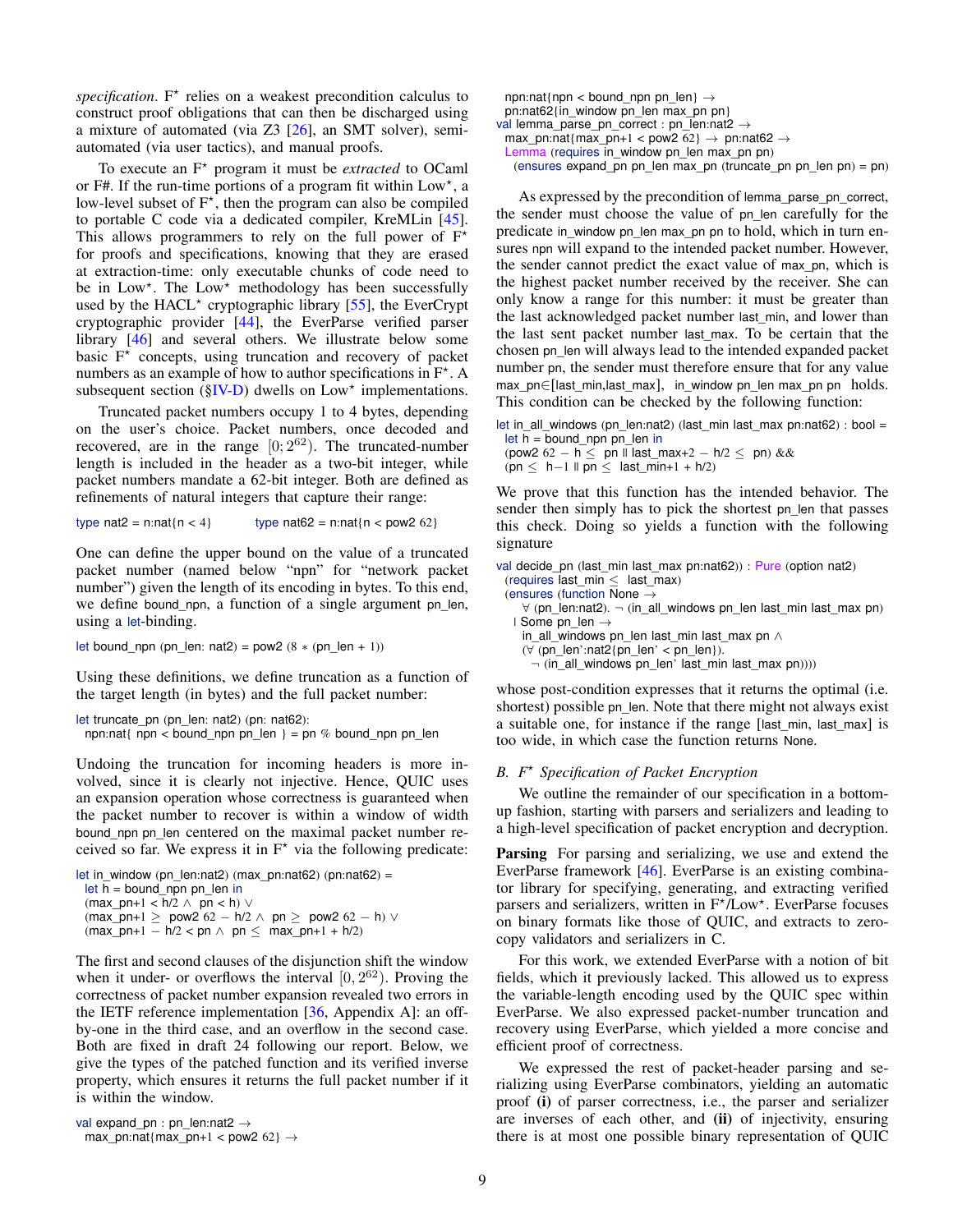headers, given the packet number window and the choice of lengths of connection identifiers for short packets. To prove the uniqueness of the binary representation, we needed to impose a minimum-length restriction on the representation of variablelength integers.

From Wire Formats to Abstract Headers Parsers and serializers operate on sequences of bytes (using the  $F^*$  type bytes), as well as vibytes  $min$   $max$ , an EverParse refinement of bytes of variable length  $\ell$  such that  $min \leq \ell \leq max$ , used below to represent connection IDs. At the boundary of EverParse-based specifications, we abstract over raw bytes and switch to high-level, structured values, using an inductive type with separate cases for long and short headers (reflecting the header format of Figure [3\)](#page-2-0):

```
type header =
\overline{\phantom{a}} MLong: version: U32.t \rightarrowdcid: vlbytes 0 20 \rightarrow scid: vlbytes 0 20 \rightarrowspec: long_header_specifics \rightarrow header
| MShort:
  spin: bool \rightarrow key_phase: bool \rightarrow dcid: vlbytes 0 20 \rightarrowpacket_number_length: packet_number_length_t →
  packet_number: uint62_t \rightarrow header
```
The type long\_header\_specifics, elided here, contains the encoded packet-number length, the truncated packet number, and the payload length, with a special case for retry packets. The remainder of our QUIC specifications, including formatting, parsing, as well as the correctness and injectivity lemmas rely on the high-level header type. We discuss our proof of the correctness of conversion between high-level and low-level header representations in [§IV-C.](#page-9-0)

Side-channel-Resistant Header Protection Leveraging the header type above, we specify header protection, using a custom-built F<sup>\*</sup> library of specification helpers for manipulating byte sequences with binary operators. Further specification refinements are needed. For packet-number masking, we refine the initial specification into a more operational one that avoids a common implementation pitfall that results in a side-channel leak. We then verify the low-level implementation against the side-channel-free specification.

More precisely, our low-level implementation hides the packet number and the packet number length under abstract types for secret values, meaning that code cannot branch or access memory based on those values. Instead, for header parsing and protection removal, we first parse the public part of the header, without the packet number, with the protected bits of the first byte uninterpreted, so that parsing does not depend on the packet number or its length. Then, we hide those bits so as to remove their protection through constant-time masks. Then we both unprotect and read the packet number in a constant-time way by masking the first 4 bytes next to the public header (which start with the packet number) with a mask value computed in a constant-time way, proving that we only modify the packet number during protection removal. Finally, we expand the packet number using secret comparisons, constant-size masks and multiplications. Appendix [B](#page-16-8) gives a flavor of such constant-time operations. The obtained expanded packet number is still secret, and we respect data abstraction throughout our implementation to ensure constant-time execution. Our initial specification does not reflect constant-time aspects, which makes the functional correctness proof of our implementation nontrivial.

Agile Cryptography The QUIC specification inherits a large body of cryptographic primitives mandated by the TLS 1.3 standard: HKDF expansion and derivation, AEAD, and the underlying block ciphers for the packet-number mask.

Rather than rewrite this very substantial amount of specification, we reuse EverCrypt [\[44\]](#page-15-11), an existing cryptographic library written in  $F^{\star}/\text{Low}^{\star}$ . EverCrypt specifies and implements all major cipher suites and algorithms, including HKDF for SHA2 and all major variants of AEAD (ChachaPoly, AES128- GCM, AES256-GCM).

Importantly, EverCrypt offers agile, abstract specifications, meaning that our QUIC specification is *by construction* parametric over the algorithms chosen by the TLS negotiation. Lemmas such as lemma\_encrypt\_correct  $(\S$ IV-C) are parameterized over the encryption algorithm ("ea"), and so is our entire proof. This means our results hold for *any* existing or future AEAD algorithm in EverCrypt.

EverCrypt uses a simple model for side-channel resistance where any data of type bytes is secret; our QUIC spec uses information-flow labels instead to distinguish plain texts and cipher texts. We omit these technicalities.

## <span id="page-9-0"></span>*C. Functional Correctness Properties*

We have proven  $F^*$  lemmas showing that our specification (and hence, our verified implementation described in [§IV-D\)](#page-10-1) of the draft 30 specification has the expected properties, including:

- 1) correctness of packet-number decoding  $(\S IV-A);$
- 2) correctness and injectivity of header parsing;
- 3) correctness of header and payload decryption for packets.

We elaborate on the latter two proofs below. In the process of developing these proofs, we uncovered several issues with the current IETF draft. For example, as described in [§IV-A,](#page-7-2) while specifying packet-number recovery, we discovered that the QUIC draft omits an overflow condition on the window size. We also demonstrated that the whole QUIC specification is parameterized over destination connection ID lengths, meaning that non-malleability depends on proper authentication of connection IDs. We have proposed simple fixes, notably embedding the length  $L<sub>N</sub>$  of the truncated packet number into the AEAD nonce ([§III-D\)](#page-6-0).

Header Parsing Proofs First, header parsing is correct, meaning that parse header inverts format header.

```
val lemma_header_parsing_correct: ... \rightarrow Lemma
 (parse_header cid_len last
   (hormat\_header (append h c)) = Success h c))
```
For safety reasons [\[46\]](#page-15-19), parsers should also be injective (up to failure). The parse\_header function enjoys this property but only for a given connection-ID length.

```
val lemma_header_parsing_safe: ... → Lemma (requires ... ∧
  parse_header cid_len last b1 = parse_header cid_len last b2)
 (ensures parse_header cid_len last b1 = Failure ∨ b1 = b2)
```
Encryption Correctness Based on our parsing correctness lemma, we can prove the correctness of packet encryption. Our proof is based on an intermediate lemma about header encryption, and uses the idempotence property of XOR and the functional correctness lemma of EverCrypt's specification of AEAD.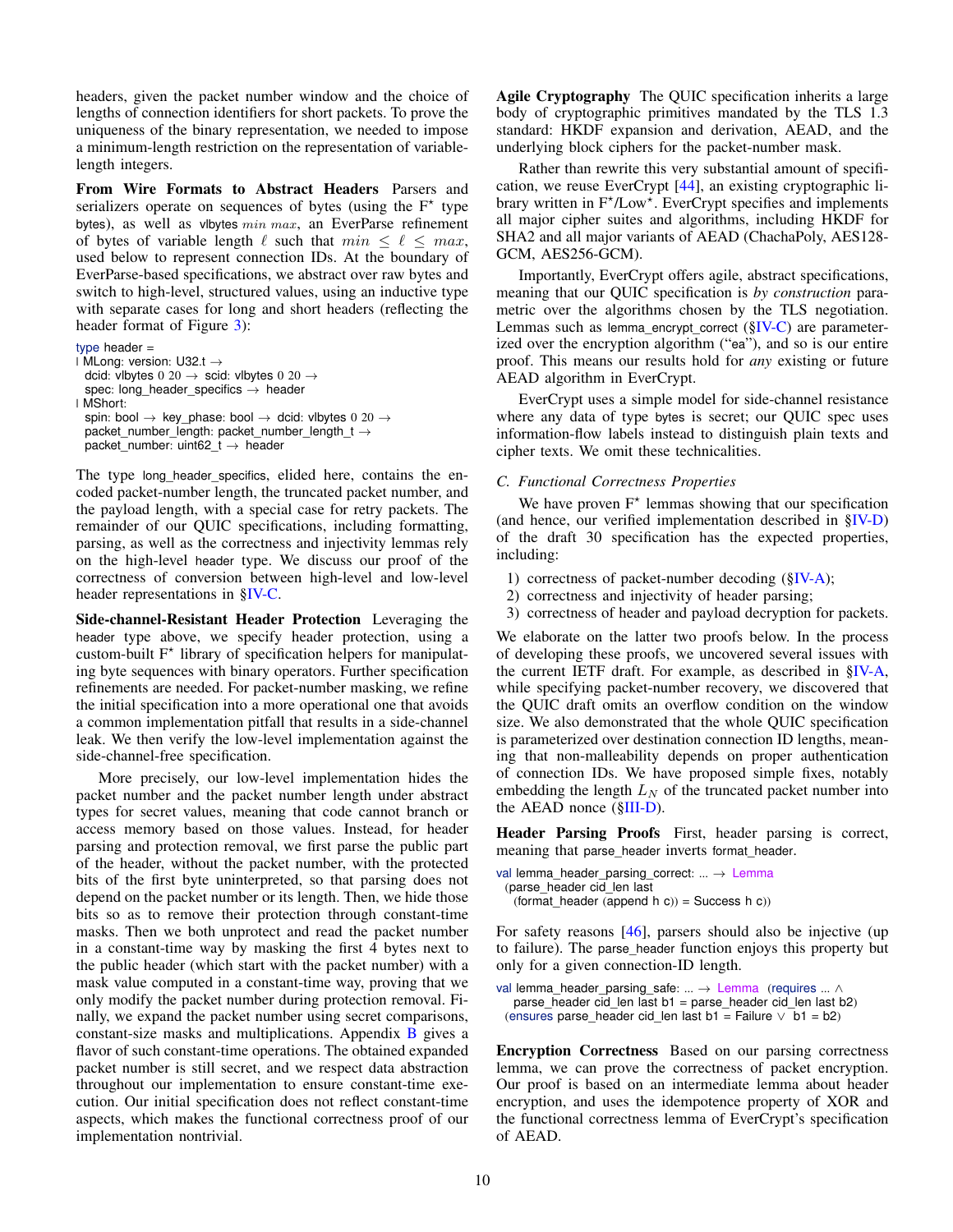val lemma\_encrypt\_correct: a:ea (\* *the AE algorithm negotiated by*  $TLS$  \*)  $\rightarrow$ k:lbytes (ae\_keysize a) *(*∗ *the main key for this AE algorithm* ∗*)* → siv: lbytes 12 *(*∗ *a static IV for this AE algorithm* ∗*)* → hpk: lbytes (ae keysize a)  $(*$  *the header key for this AE algorithm*  $*) \rightarrow$ h: header *(*∗ *Note the condition on the CID length below* ∗*)* → cid\_len: nat {cid\_len  $\leq 20 \wedge (M\text{Short? h} \Rightarrow \text{cid\_len} = \text{dcid\_len} h)$ }  $\rightarrow$ last: nat{last+1 < pow2 62 }  $\rightarrow$ p: pbytes' (is retry h) { has payload length h  $\Rightarrow$ 

U64.v (payload length h) == length p + AEAD.tag length a }  $\rightarrow$ 

Lemma (requires is\_retry h  $\vee$  in\_window (pn\_length h - 1) last (pn h)) (ensures decrypt a k siv hpk last cid\_len

(encrypt a k siv hpk h  $p$ ) = OK h  $p$ )

The final lemma is rather verbose due to the number of parameters and conditions, but merely states that decrypt inverts encrypt. It explicitly inherits all limitations of previouslydefined functions: the window condition for packet-number decoding, and the need to provide the correct length of the connection ID.

#### <span id="page-10-1"></span>*D. Low-Level Record-Layer Implementation*

We now briefly describe the low-level implementation of our QUIC record layer, leveraging both the EverCrypt and EverParse libraries. We follow the proof by refinement methodology ( $N-A$ ) and show that our Low<sup>\*</sup> implementation is functionally equivalent to the specification above  $(\S$ IV-B). By virtue of being written in Low\*, the code is also memory-safe and these guarantees carry over to the extracted C code [\[45\]](#page-15-18). [§VI](#page-13-0) reports code statistics and performance.

**Overview** Verifying code in  $Low<sup>*</sup>$  differs greatly from authoring specifications ( $\S$ IV-B). First, all computations must be performed on machine integers, meaning that computations such as in\_window must be rewritten to avoid overflowing or underflowing intermediary sub-expressions — a common source of pitfalls in unverified code. Second, all sequencemanipulating code must be rewritten to use arrays allocated in memory. This requires reasoning about liveness, disjointness and spatial placement of allocations, to prevent runtime errors (e.g. use-after-free, out-of-bounds access).

Parsers Our specification of message formats is expressed using the EverParse library. Just like for specifications, we have extended EverParse's low-level parsers and serializers with our new features (bounded integers; bitfields), and we have written low-level, zero-copy parsers and serializers for QUIC message formats directly using the EverParse library. We unfortunately were unable to use the front-end language for EverParse, dubbed QuackyDucky [\[46\]](#page-15-19), resulting in substantial manual effort; we hope future versions of the tool will capture the QUIC format.

Internal State Our QUIC library follows an established pattern [\[44\]](#page-15-11) that revolves around an indexed type holding the QUIC state. This state is kept abstract from verified clients and, interestingly, from C clients as well, using an incomplete struct type to enforce C abstraction. Clients do not know the size of the C struct, meaning that they cannot allocate it and are forced to go through the allocation function we provide. We go to great lengths to offer idiomatic C-like APIs where functions modify out-params and return error codes, which requires extra memory reasoning owing to the double indirection of the out parameters.

Encryption and Decryption When called, encrypt outputs the

encrypted data and the freshly-used packet number into two caller-allocated out-params. The decrypt function fails if and only if the spec fails, consumes exactly as much data as the spec, and when it succeeds, fills a caller-allocated struct. To maximize performance, our decryption implementation operates in-place and performs no allocation beyond temporaries on the stack.

## <span id="page-10-0"></span>*E. Type-Based Cryptographic Security Proofs*

In this section, we review the methodology of typebased cryptographic security proofs [\[16\]](#page-15-20), [\[33\]](#page-15-21), [\[14\]](#page-15-12), which underpins our formal  $F^*$  proof of Theorem 1. Game-based indistinguishability definitions can be captured by *i*dealized interfaces, which define the precise signature of each oracle in the game, including all adversarial restrictions (such as forbidding nonce reuse). Such interfaces are parameterized by a Boolean  $b$  (called the idealization flag), which corresponds to the secret bit that the adversary must guess in the game. As an example, consider the  $AE1^b$  game: as shown below, we represent instances using an abstract type key, which is implemented as a concrete key  $k$  if  $b$  is false, or a table  $T$ that maps triples of nonce, ciphertext and additional data to plaintexts when  $b$  is true. We index instances with an id type, and we let the adversary select which instances are honest and which are corrupt (at creation time) by conditioning idealization on a safety predicate let safe (i:id) = honest i &  $\&$  b.

```
(∗ AE1: Idealized Interface ∗)
abstract type key (i:id)
val ideal: #i:id{safe i} \rightarrow key i \rightarrowmap (nonce \times cipher \times header) (plain i)
val real: #i:id{\neg (safe i)} \rightarrow key i \rightarrow lbytes klen
val keygen: i:id{fresh i} \rightarrow ST (key i)
  (ensures fun mem0 k mem1 \rightarrow safe i \Rightarrow ideal k mem1 = \varnothing)
val encrypt: #i:id \rightarrow k:key i \rightarrown:nonce \rightarrow h:header \rightarrow p:plain i \rightarrow ST cipher
  (reauires fun mem0 \rightarrow fresh_nonce k mem0 n)
  (ensures fun mem0 c mem1 \rightarrowif safe i then ideal k mem1 == extend (ideal k mem0) (n, c, h) p
    else c == Spec.AEAD.encrypt (real k) n h p)
val decrypt: #i:id \rightarrow k:key \rightarrown:nonce \rightarrow h:header \rightarrow c:cipher \rightarrow ST (option plain)
  (ensures fun mem0 r mem1 \rightarrowif safe i then r = lookup (ideal k mem0) (n, c, h)else r == Spec.AEAD.decrypt (real k) n h c)
```
The interface declares keys as abstract, hiding both the real key value and the ideal table. Non-ideal instances are specified using a pure functional specification of Spec.AEAD. The security of ideal instances is specified based on the ideal state. For instance, decryption only succeed if an entry was added in the table for the given nonce, ciphertext and additional data, which guarantees plaintext integrity.

To model confidentiality, the idea is to rely on type parametricity of idealized plaintexts. The intuition is to prove that the ideal implementation of encryption and decryption never access the actual representation of the plaintext, by making the type of plaintext abstract (conditionally on safety). This guarantees that ideal plaintexts are perfectly (i.e. information theoretically) secure. In practice, we want to allow the same functionality to be used for different types of plaintexts (for instance, QUIC also uses AEAD to encrypt resumption tokens, which have different contents than packet payloads). Hence, we parameterize instances by a plaintext package, which is a record that defines an abstract type of plaintexts plain i, with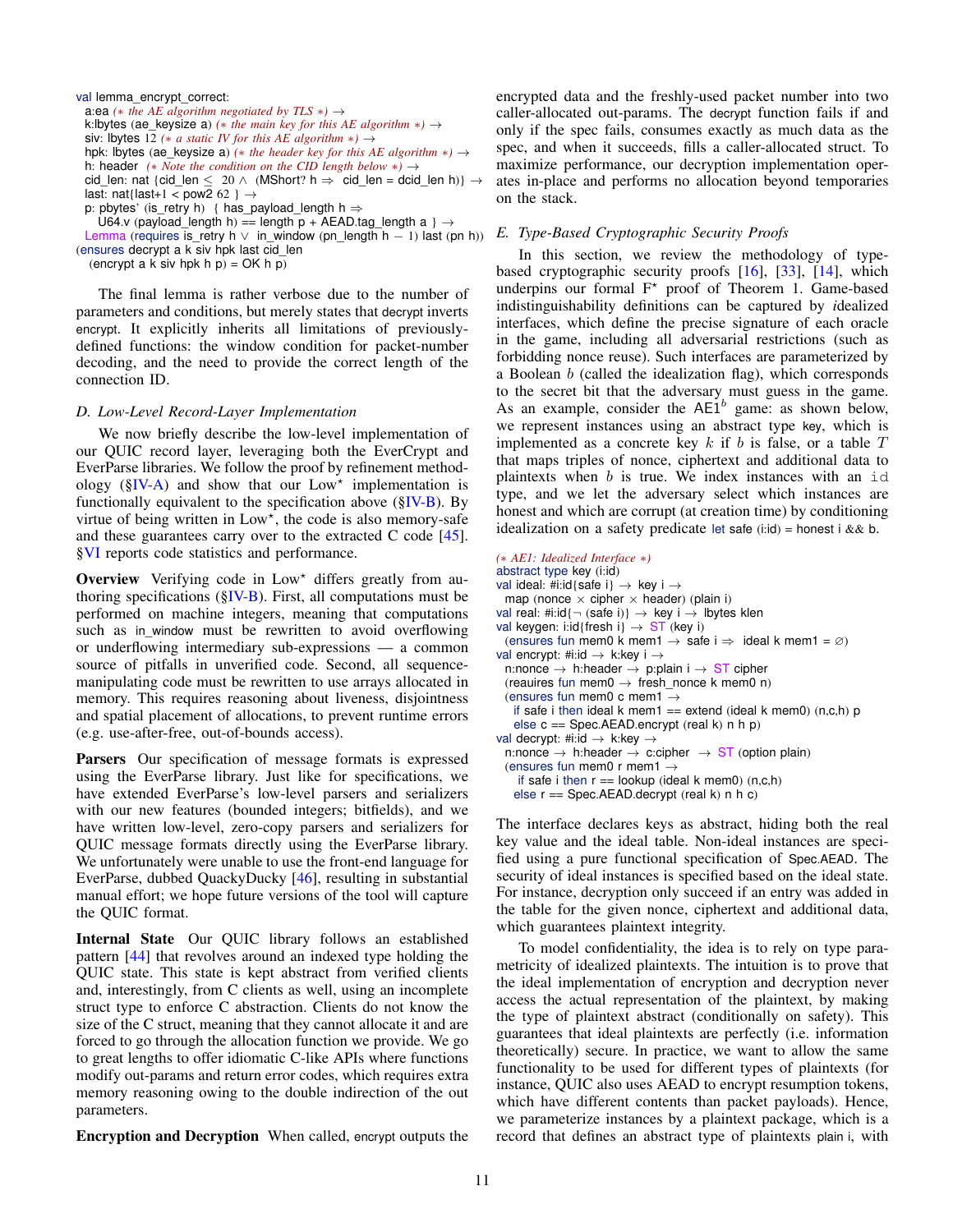<span id="page-11-1"></span>

Fig. 7: Integrated security model and verified implementation. In  $F^*$ , an 'fsti' file is an interface for the corresponding 'fst' file, similar to a '.h' and '.c' files in C.

functions that allow access to their concrete byte representation at the specification level only (as\_bytes, using the ghost effect of  $F^*$ ), or concretely when  $\neg$  (safe i) (repr for real encryption).

The main class of proofs that can be made in  $F^*$  is perfect reductions (or perfect indistinguishability steps), which show that given a set of idealized interfaces (code assumptions), it is possible to implement derived idealized functionalities, whose advantage is bounded by the sum of the advantages of the code assumptions. For the proof of Theorem 1, we use AE1 and the PNE functionality below as our code assumptions. Appendix [III-C](#page-6-1) shows the corresponding game and reduction to PRF security.

```
(∗PNE: Idealized Interface ∗)
abstract type key (i:id)
val ideal: #i:id{safe i} \rightarrow key i \rightarrowmap sample (l:pn_len, pn i l, mask)
val real: #i:id{\neg (safe i)} \rightarrow key i \rightarrow lbytes klen
val keygen: i:id{fresh i} \rightarrow ST (key i)
 (ensures fun mem0 k mem1 → safe i ⇒ ideal k mem1 = ∅)
val encrypt: #i:id \rightarrow k:key i \rightarrow l:pn_len \rightarrow n:pn i l \rightarrow s:sample \rightarrowST cipher
  (requires fun mem0 \rightarrow safe i \Rightarrow fresh_sample s st mem0)
  (ensures fun mem0 c mem1 \rightarrowif safe i then \exists (c': mask).
     ideal k mem1 == extend (ideal k mem0) s (l,s,c') \landc == truncate (c' xor (format ln n)) l
   else c == pnenc (real k) l (repr pn) s)
val decrypt: #i:id \rightarrow k:key i \rightarrow c:cipher \rightarrow s:sample \rightarrow ST (pn i)
  (ensures fun mem0 p mem1 \rightarrowif safe i then
     \exists (l, n, c'). lookup (ideal k) s mem1 = Some (n, c) \landas_bytes p == truncate (c' xor (header c)) l
   else c == 'pndec (real k) c s)
```
#### *F. Verified Implementation Correctness and Security*

As shown in Figure [7,](#page-11-1) our implementation of the idealized interface for the QUIC record layer (Model.QUIC) uses our high-level specification (Spec.QUIC) in the real case (when b=0). However, we would like to extend the security guarantees to the low-level implementation (Impl.QUIC). This is accomplished with a technique we call an *implementation switch*, that replaces the call to the high-level security model with the low-level implementation. This idealization step also appears in related verification work [\[2\]](#page-14-0), [\[3\]](#page-14-1). It is justified because we verify (by typing) that both stateful implementations comply with the same full functional specification (Spec.QUIC).

The adversary for this step is much more powerful than in usual cryptographic games, because it can observe timing and memory access patterns in addition to the input/output behavior of the function. We assume that the execution of specification code is not observable, while the timing and memory access patterns of the low-level code are. EverCrypt guarantees by typing that the low-level secret inputs are abstract, which we inherit in our record implementation. Hence, for instance for packet encryption, QUIC.fst implements the switch to our specification-based model by calling lowlevel packet encryption on dummy inputs instead of the secret input parameters. Since (by typing) the low-level side effects do not depend on those secrets, this produces the same effects as calling low-level packet encryption with the real parameters. It then computes the ciphertext by calling the model on the high-level representation of the low-level inputs (i.e., arrays and machine integers are replaced by sequences and mathematical integers), and overwriting the low-level output with the resulting value. Since both the model and low-level implementation share the same full functional specification, and since the observable side-effects are independent of secret inputs, the switch is indistinguishable to the adversary.

We outline below the implementation of encrypt in QUIC.fst. When idealization is off, this code implements the same low-level interface as Impl.encrypt, irrespective of the model flag. When idealization is on, it provides the same security guarantees as the high-level model, since this code can be included in the attacker against QPE in Theorem [1.](#page-5-0) Notice that the private state for packet encryption has a type that depends on model, so that it carries either the the high-level model state or the low-level implementation state. In encrypt, the else branch simply forwards the call to the implementation. The model branch instead first calls the implementation on stack-allocated dummies, then extracts high-level input values from the low-level input buffers, calls the model, and finally stores the resulting cipher in the output buffer.

```
private type state i =if model then Model.state i else Impl.state i
let encrypt #i (s:state i) header plain len plain cipher =
 if model then (
   let dummy state: Impl.state i = alloca(...) in
   let dummy plain = Plain.zero plain len in
   Impl.encrypt #i dummy_state header plain_len dummy_plain cipher
   let header' = parse_header header in
   let plain' = Plain.buffer_to_bytes plain_len plain in
   let cipher' = Model.encrypt s header' plain' in
   Buffer.store_bytes cipher' cipher )
 else
   Impl.encrypt #i s header plain_len plain cipher
```
Summary of implementation security claims After extraction, our code enforces constant time decryption of the packet headers regardless of the packet number encoding size  $L<sub>N</sub>$ and whether the decryption succeeds or fails. This prevents an active attacker from inferring the relative position of the packet in the window by successively flipping the least significant bits of the encrypted packet number, a weakness that we observe in other implementations. We also enforce abstraction over the contents of the packets, which guarantees constant time decryption of all packets of a given length. By padding all packets up to the MTU, the QUIC transport can enforce fully constant time processing of all encrypted packets using our record layer implementation.

#### V. OUR QUIC REFERENCE IMPLEMENTATION

<span id="page-11-0"></span>To evaluate if our verified record layer  $(\S$ <sup>IV</sup>) satisfies the needs of the QUIC protocol, we have developed a provablysafe reference implementation of QUIC (draft 24) on top of the record layer. We have also developed an example server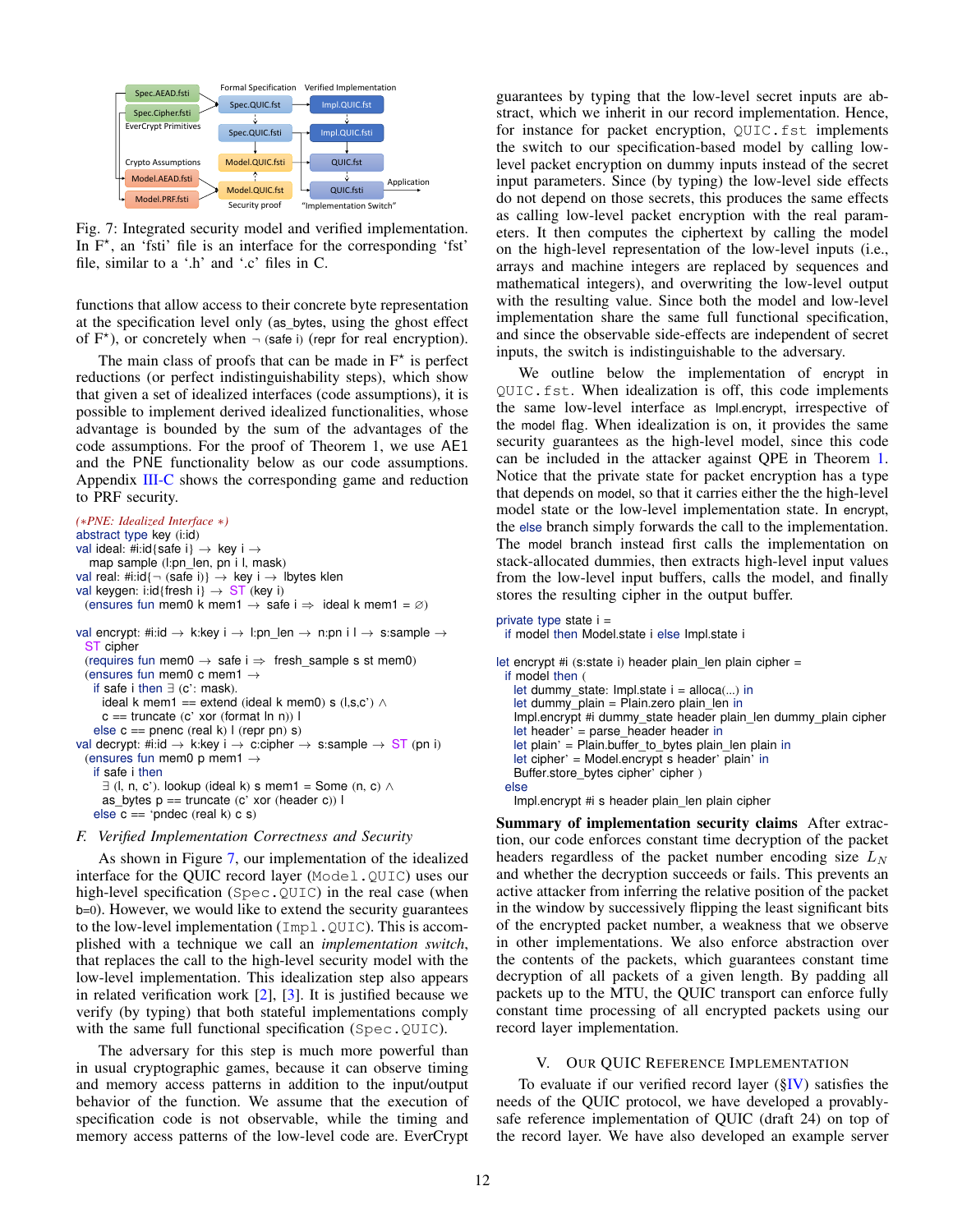<span id="page-12-0"></span>

Fig. 8: (Simplified) Hierarchy of Structures in our QUIC protocol logic, which utilizes the TLS handshake and QUIC record layer.  $[X] *$  represents a repetition of structure X, via a doubly-linked list, array, extendable vector, or sequence.

and client that utilize our implementation to perform secure file transfers.

#### *A. Implementation Overview*

Our prototype consists of three modules – the TLS handshake, the QUIC record layer, and the QUIC protocol logic. The TLS handshake is based on prior verified TLS work [\[17\]](#page-15-10) but has been updated to perform the TLS 1.3 handshake; it provides symmetric keys for bulk data transfer. These keys are used by our QUIC record layer  $(\S$ IV), which handles the encryption and decryption of QUIC traffic, as well as packetlevel parsing/serialization. Using these two modules, the QUIC protocol logic implements the rest of the protocol, including for example, connection and stream management. This module is verified for safety, laying the groundwork for functional correctness in the future.

Our prototype's API is compliant with draft 30 of IETF QUIC. More specifically, it allows an application to interact with connections and streams as follows: open a connection as a client; listen for connection as a server; control and configure various resources such as number of permitted streams; and open/close a stream; write to/read from a stream.

#### *B. The QUIC Protocol Logic Module*

The QUIC protocol logic implements stream multiplexing, connection management, frame decoding/encoding, loss recovery, congestion control, and other functionality required by the IETF QUIC standard. Our implementation is centered around the various structures in Figure [8.](#page-12-0) The engine represents a prototype instance that manages connection instances (a client instance contains one connection; a server instance contains zero or more, depending on the number of connected clients). A connection contains multiple stream instances. It manages stream multiplexing, loss recovery, and the interactions with the TLS handshake and QUIC record layer. Finally, the stream maintains the sending/receiving states of a stream. Each structure contains many other supporting structures.

Our QUIC protocol logic is verified for memory safety, type safety, termination, and the absence of integer overflows. This prevents, e.g., buffer overflows, type-safety flaws, useafter-free, and null-pointer accesses. We also prove correctness of some key data structures, e.g., a doubly-linked list and an expandable array.

Although the other modules in our reference implementation are written and verified in F\*, we write and verify our QUIC protocol logic in Dafny [\[39\]](#page-15-22), an imperative, objectedoriented verification language. While F\*'s higher-order, MLinspired design is convenient for reasoning about cryptographic properties, the QUIC protocol logic primarily manages stateful data structures in a classically imperative fashion, which better matches Dafny's design. Indeed, in an early phase of this project, it required several person-months to implement and verify a generic doubly-linked list library in F\*, while it required only three hours to do so in Dafny. Dafny was better able to handle multiple heap updates and the complex invariants needed to prove and maintain correctness.

To support the compilation of our QUIC protocol logic, we have extended Dafny to add a C++ backend. C++ offers multiple benefits. First, it simplifies integration with the C code compiled from the F\* code of the other two modules. Second, it enables performance optimizations that are harder to realize in Dafny's higher-level backends for C#, Java, JavaScript, or Go. Finally,  $C++$  (as opposed to C) is a convenient compilation target for Dafny, since it includes a standard collections library, support for reference-counted smart pointers, and platform agnostic threading.

Our development includes ∼500 lines of trusted Dafny code modeling the effects of calls to the other two modules; the pre- and post-conditions are carefully matched with their  $F^*$ implementations. We model calls to the underlying OS (e.g., for UDP) similarly.

#### *C. Proof Challenges and Techniques*

We briefly summarize our overall proof strategy, challenges we encountered, and techniques for coping with those challenges. To prove the safety of our QUIC protocol logic, we establish and maintain validity invariants throughout our codebase. Specifically, for each structure used in the code, we define a valid predicate, which ensures that structure's safety.

Structures lower in the hierarchy (Figure [8\)](#page-12-0) mostly contain only primitive types. Hence, we define validity directly through type refinement. For example, to represent a frame of data in a stream, we use a frame datatype, which stores a byte array, a length, and an offset into the stream. A type refinement on the datatype ensures the array is not null, that the length is accurate, and that the length plus the offset will not cause an integer overflow.

Structures higher in the hierarchy contain nested substructures, which complicates our validity definitions. These now need to ensure: (i) validity of all substructures, (ii) the disjointness of substructures. For example, a stream manages the receive/send buffers through multiple doubly-linked lists, all of which must be valid. Further, these lists should not be aliased, which also means the nodes of the lists must be completely disjoint.

A standard technique used to handle such complex data structure reasoning is to maintain, in parallel to the actual data, a "ghost" representation (i.e., one used only for proof purposes and that will not appear in the compiled code). The ghost representation is typically a set of all substructures. This facilitates a succinct invariant about the disjointness of each member of the set, and it allows the parent data structure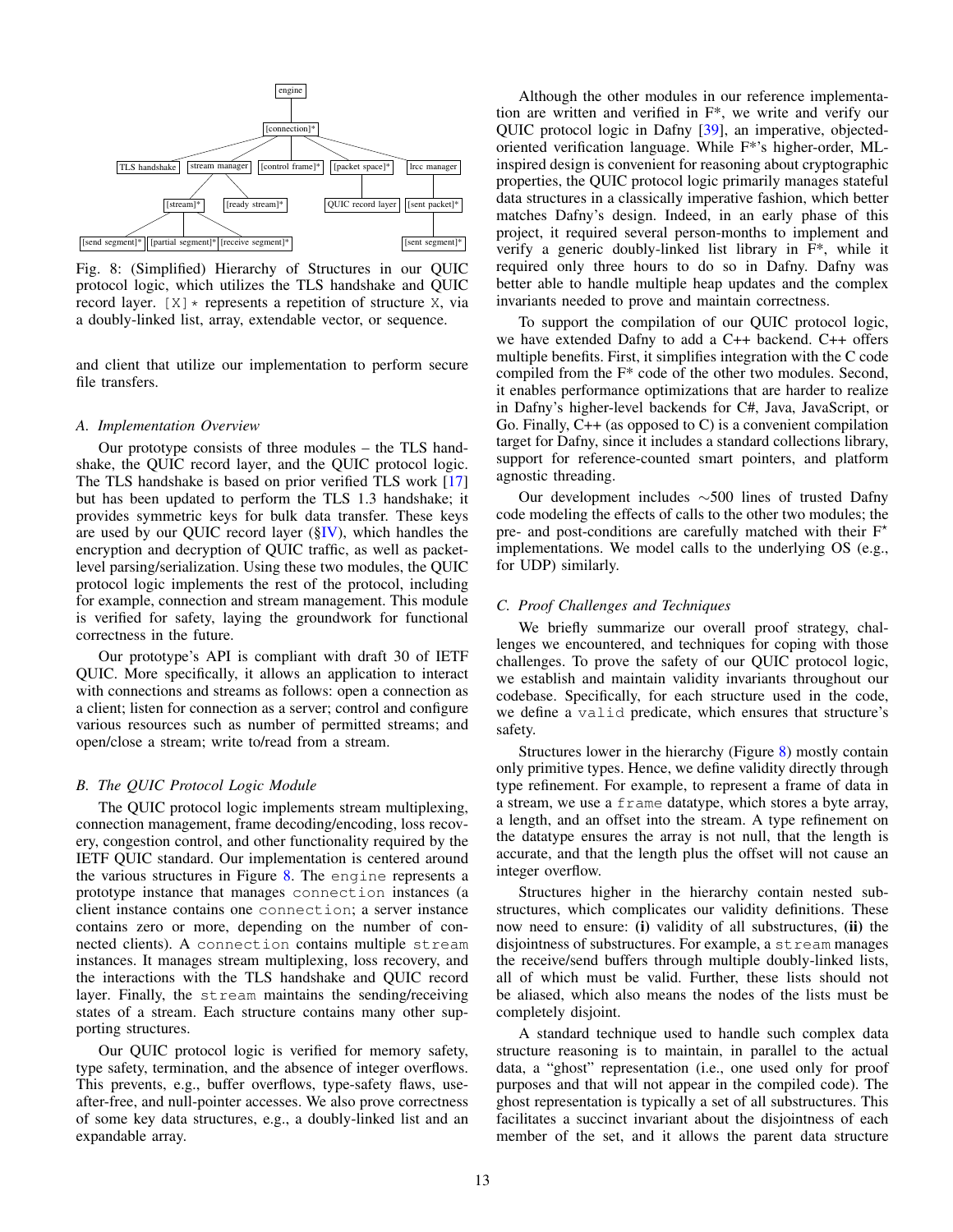<span id="page-13-1"></span>

| Modules                                 | Loc    | Verif.            | $C/C++$ LoC |
|-----------------------------------------|--------|-------------------|-------------|
| Verified Record Layer (§IV)             |        |                   |             |
| QUIC.Spec.*                             | 5,463  | 5m12s             |             |
| QUIC.Impl.*                             | 5,509  | 6m32s             | 4.640       |
| OUIC.Model.*                            | 1,751  | 3m12s             |             |
| LowParse.Bitfields.*                    | 2,011  | 1 <sub>m29s</sub> |             |
| LowParse.Bitsum.*                       | 2,502  | 2m05s             |             |
| Total                                   | 9,836  | 16m30s            |             |
| OUIC Reference Implementation $(\S{V})$ |        |                   |             |
| Connection mgmt                         | 4,653  | 14m12s            |             |
| Data Structures                         | 651    | 9s                |             |
| Frame mgmt                              | 1,990  | 1 <sub>m50s</sub> |             |
| LR & CC                                 | 758    | 11s               |             |
| Stream mgmt                             | 1,495  | 3m25s             |             |
| Misc                                    | 118    | 2s                |             |
| FFI                                     | 558    | 9s                | 1461        |
| Server & Client                         |        |                   | 648         |
| Total                                   | 10,223 | 19m46s            | 2,109       |

Fig. 9: Summary of our verified codebase

to define its ghost representation simply as the union of its children's ghost representations. Unfortunately, we found that data structures containing four or more nested structures (e.g., the connection object) quickly overwhelmed the Dafny verifier. The underlying challenge appears to be the complex set reasoning which arises from needing to repeatedly flatten sets-of-sets-of-objects into sets-of-objects.

Ultimately, we take advantage of Dafny's ability to do type-based separation, i.e., to define types that are known to be incomparable. Rather than homogenizing the distinct sub-structures into a single object-based representation, we maintain ghost representations of each distinct type. This requires additional proof annotations, but it makes the verifier's reasoning about validity much simpler, since non-aliasing of instances of different class is "free".

Even with the aforementioned discipline, any mutation of subcomponents (however deep) requires reproving the validity of all layers above it. Hence we carefully structure our code in multiple layers: the innermost performs the actual mutation, and the outer layers simply expose these changes at higher and higher levels.

A final technique we employ is the careful use of immutability. Immutable data structures simplify proof reasoning, since any immutable value is independent of the state of the heap, and thus will remain valid regardless of how the heap changes. On the other hand, used indiscriminately, immutability imposes a performance cost due to excessive data copies.

To balance these concerns, we typically use immutable structures at lower levels and mutable types elsewhere. This simplifies reasoning at the upper levels (which are already quite complex) without unduly hurting performance, since the upper levels can manipulate, say, linked lists of immutable lower-level structures, avoiding unnecessary copies. Even at the lower levels, we sometimes find it convenient to keep a structure in a mutable form while constructing it (e.g., while reading from a stream), and then "freeze" it in an immutable form to simplify reasoning. Since these data structures are not subsequently mutated, we lose little performance.

<span id="page-13-2"></span>

Fig. 10: Record-layer performance: throughput of encryption/decryption of packets with various fragment sizes.

## VI. EVALUATION

<span id="page-13-0"></span>We first evaluate the effort required to build and verify our QUIC reference implementation. Next, we measure the performance of our record layer, the main focus of our work. Finally, while the main goal of our verified-safe protocol logic is to demonstrate that our record layer suffices to implement QUIC, we also, as a point of comparison, evaluate the overall performance of our QUIC prototype. To ensure a fair comparison with other implementations, we evaluate with QUIC draft version 30, rather than our proposed improvement (Figure [6\)](#page-7-1), which would simplify the implementation and proof. We perform all of these measurements on a Linux desktop with an Intel i9-9900k processor with 128GB memory. When measuring on the network, we connect to a Linux desktop with the same configuration over a 1 Gigabit Ethernet LAN.

### *A. Verification Effort*

Table [9](#page-13-1) summarizes the size and verification time for our verified components. Overall, our record layer consists of about 10K lines of F? code, which extract to ∼6K lines of C. A significant portion of this total consists of extensions to the EverParse libraries to support the bit-level combinators that describe header formats. Our verifiably-safe implementation of the QUIC protocol logic consists of 10K lines of Dafny code, which compiles to ∼13K lines of C++. Additionally, we have ∼800 lines of trusted C++ code to connect the record layer and the protocol logic, and another ∼700 lines of trusted C++ code to connect the protocol logic to the underlying OS platform (shown collectively as FFI in the table).

Overall, we estimate that about 20 person-months went into this effort, which includes the overhead of training multiple new team members on our tools, methods, and QUIC.

#### *B. QUIC Record Layer*

Our core contribution, the QUIC record layer, performs full stateful encryption/decryption of packets, including header processing and protection. To evaluate its performance, we measure the application data throughput for varying packetcontent sizes.

Figure [10](#page-13-2) shows our results. At the typical MTU (1300 bytes), our implementation supports 1.98 GB/s of QUIC application data, which is ∼2.4 times slower than raw AEAD.

## *C. File Transfer Performance*

To evaluate the overall performance of our QUIC reference implementation, we use it to transfer files over the network, ranging in size from 512KB to 2GB, and measure throughput,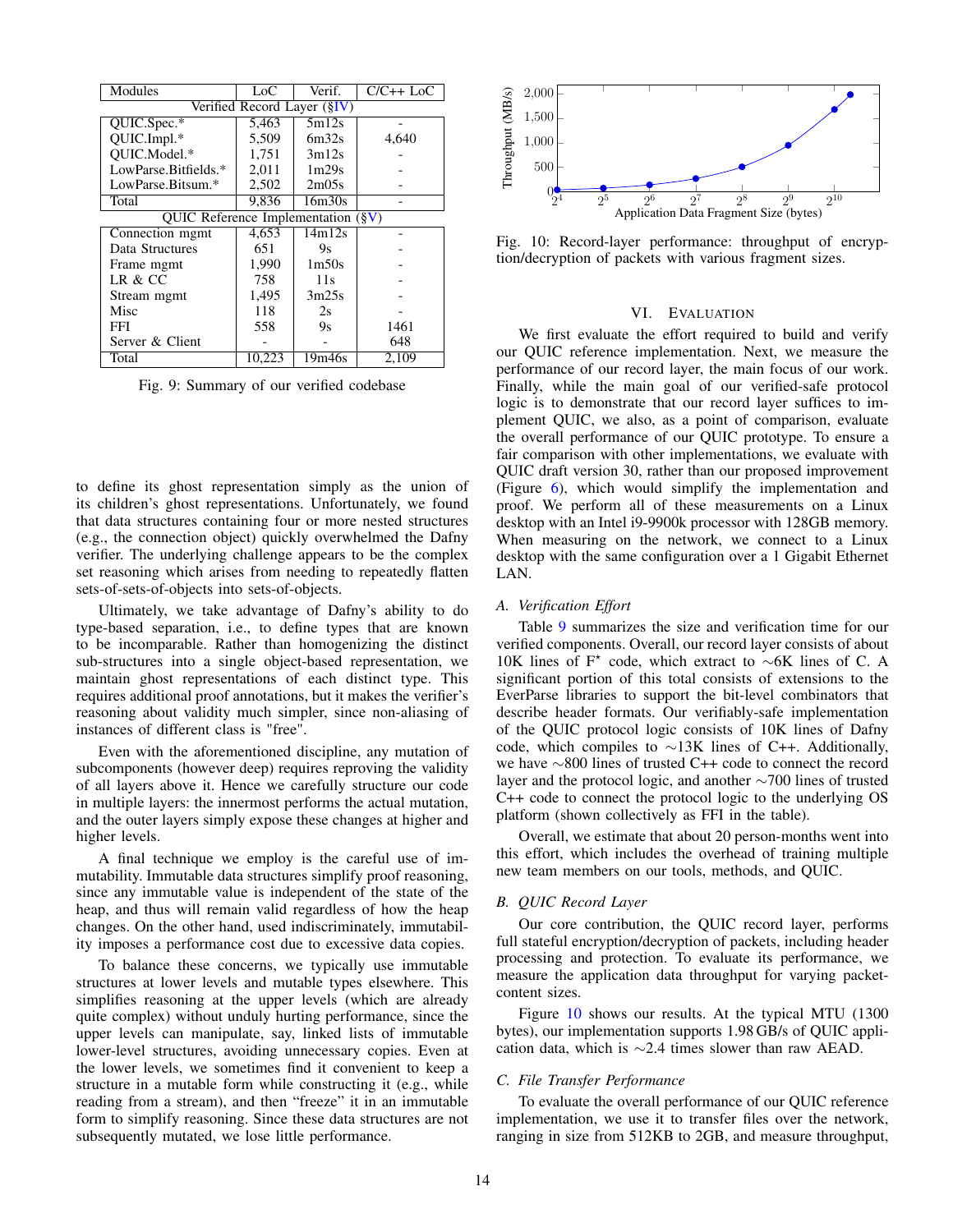<span id="page-14-2"></span>

Fig. 11: QUIC prototype performance: comparison of file transfer throughput with ngtcp2 on a 1 Gbps LAN.

comparing against an unverified baseline There are many unverified implementations of QUIC in various languages; we picked ngtcp2[\[54\]](#page-16-9) as our baseline because it is a popular and fast implementation written in C++. Using a C++ baseline avoids performance differences due to differing runtimes. Figure [11](#page-14-2) shows our results. Unsurprisingly, our implementation is slower than the carefully optimized ngtcp2. We confirm that interoperability between our implementation and  $nqtcp2$ , which validates the faithfulness of our formal specification. On smaller file sizes, our prototype is about twice as slow, but on large ones, it only lags by  $\sim$ 21%. Profiling shows this is largely due to our naïve coarse-grained locking strategy, which we plan to refine.

#### VII. RELATED WORK

Some papers attempt to model the security of Google QUIC [\[30\]](#page-15-6), but the results available for IETF QUIC are more limited [\[22\]](#page-15-23). QPE is one of many extensions of nonce-based authenticated encryption with additional data [\[48\]](#page-16-10). The use of AEAD to build stateful encryption [\[19\]](#page-15-24), [\[49\]](#page-16-11), stream-based channels [\[32\]](#page-15-25), and concrete applications to protocols such as the TLS record layer  $[14]$ ,  $[20]$  or SSH  $[10]$  have been extensively studied. However, an important goal of the current QUIC packet encryption construction is nonce confidentiality, which is achieved by keeping some of the nonce implicit (an idea that appeared in the CAESAR competition, and received a proposed security definition [\[41\]](#page-15-8)) and encrypting the explicit part, for which several related constructions have been proposed with security proofs [\[11\]](#page-15-7). Our work combines these results with the modular type-based verification method for cryptographic proofs of Fournet et al. [\[33\]](#page-15-21) to create an efficient verified implementation, building on the verified EverCrypt [\[44\]](#page-15-11) crypto library. An important limitation of the methodology is that only perfect indistinguishability steps can be mechanically verified. Other tools, notably EasyCrypt [\[6\]](#page-14-3), have relational semantics that can reason about advantages in game hops, and have been used to fully prove the security of complex constructions such as RSA-OAEP [\[1\]](#page-14-4). However, writing fast implementations is more difficult in EasyCrypt. The preferred approach for implementation security has been to use general-purpose C verification tools and prove the security of an extracted model [\[28\]](#page-15-28), in contrast to our implementation switching strategy based on a shared specification.

We stress that the scope of our security analysis is limited to the QUIC record layer, which is insufficient to conclude that QUIC is a safe authenticated secure channel protocol. In contrast, considerable work has gone towards proving that TLS 1.3 provides a secure channel. For example, Dowling et al. [\[27\]](#page-15-29) present a detailed cryptographic model of the handshake; Bhargavan et al. [\[13\]](#page-15-30) present a computational model verified in CryptoVerif; and Cremers et al. [\[25\]](#page-15-31) present a symbolic model verified in Tamarin. These are recent instances of the broader field of tool-assisted security proofs for cryptographic protocols and their implementations [\[29\]](#page-15-32), [\[23\]](#page-15-33), [\[5\]](#page-14-5), [\[8\]](#page-15-34), [\[34\]](#page-15-35), [\[35\]](#page-15-36), [\[7\]](#page-15-37). Readers can refer to the surveys of Barbosa et al. [\[4\]](#page-14-6), Blanchet [\[18\]](#page-15-38) and Cortier et al. [\[24\]](#page-15-39).

#### VIII. CONCLUSIONS

This paper is the first step towards a provably secure and safe implementation of the IETF standard QUIC protocol. Despite some weaknesses, we have proved the security of QUIC packet encryption construction and built the first highperformance, low-level implementation with proofs of correctness, runtime safety, and security. We have also built a safe implementation of the QUIC transport on top of our verified packet encryption component and the verified miTLS handshake. Our next steps are to write a functional specification of the transport and verify the correctness of our implementation, integrate the TLS handshake security model with the record layer, and expose an idealized interface to the QUIC transport that captures application data stream security [\[32\]](#page-15-25).

#### ACKNOWLEDGEMENTS

Work at CMU was supported in part by grants from a Google Faculty Fellowship, the Alfred P. Sloan Foundation, the Department of the Navy, Office of Naval Research under Grant No. N00014-17-S-B001, and the National Science Foundation and VMware under Grant No. CNS-1700521. We thank Felix Günther, Markulf Kohlweiss, and the anonymous reviewers for their feedback. We thank Christopher Wood, Martin Thompson, and other members of the IETF QUIC working group for supporting our proposals and helping with the organization of the QUIC Security & Privacy workshop. Barry Bond contributed the inital QUIC  $F^*$  prototype. We also thank Nick Banks for integrating and testing earlier versions of this work with MsQuic.

#### **REFERENCES**

- <span id="page-14-4"></span>[1] J. B. Almeida, M. Barbosa, G. Barthe, and F. Dupressoir, "Certified computer-aided cryptography: Efficient provably secure machine code from high-level implementations," in *Computer & Communications Security*, ser. CCS '13. ACM, 2013, p. 1217–1230.
- <span id="page-14-0"></span>[2] ——, "Verifiable side-channel security of cryptographic implementations: Constant-time MEE-CBC," in *23rd International Conference on Fast Software Encryption, FSE 2016*, 2016, pp. 163–184.
- <span id="page-14-1"></span>[3] J. B. Almeida, C. Baritel-Ruet, M. Barbosa, G. Barthe, F. Dupressoir, B. Grégoire, V. Laporte, T. Oliveira, A. Stoughton, and P.- Y. Strub, "Machine-checked proofs for cryptographic standards: Indifferentiability of sponge and secure high-assurance implementations of sha-3," in *Proceedings of the 2019 ACM SIGSAC Conference on Computer and Communications Security*, ser. CCS '19. New York, NY, USA: Association for Computing Machinery, 2019, p. 1607–1622. [Online]. Available: <https://doi.org/10.1145/3319535.3363211>
- <span id="page-14-6"></span>[4] M. Barbosa, G. Barthe, K. Bhargavan, B. Blanchet, C. Cremers, K. Liao, and B. Parno, "SoK: Computer-aided cryptography," in *2021 Symposium on Security and Privacy*. IEEE (to apprear), 2021.
- <span id="page-14-5"></span>[5] G. Barthe, S. Belaïd, G. Cassiers, P.-A. Fouque, B. Grégoire, and F.-X. Standaert, "Maskverif: Automated verification of higher-order masking in presence of physical defaults," in *European Symposium on Research in Computer Security (ESORICS)*. Springer, 2019, pp. 300–318.
- <span id="page-14-3"></span>[6] G. Barthe, F. Dupressoir, B. Grégoire, C. Kunz, B. Schmidt, and P.-Y. Strub, *EasyCrypt: A Tutorial*. Springer, 2014, pp. 146–166.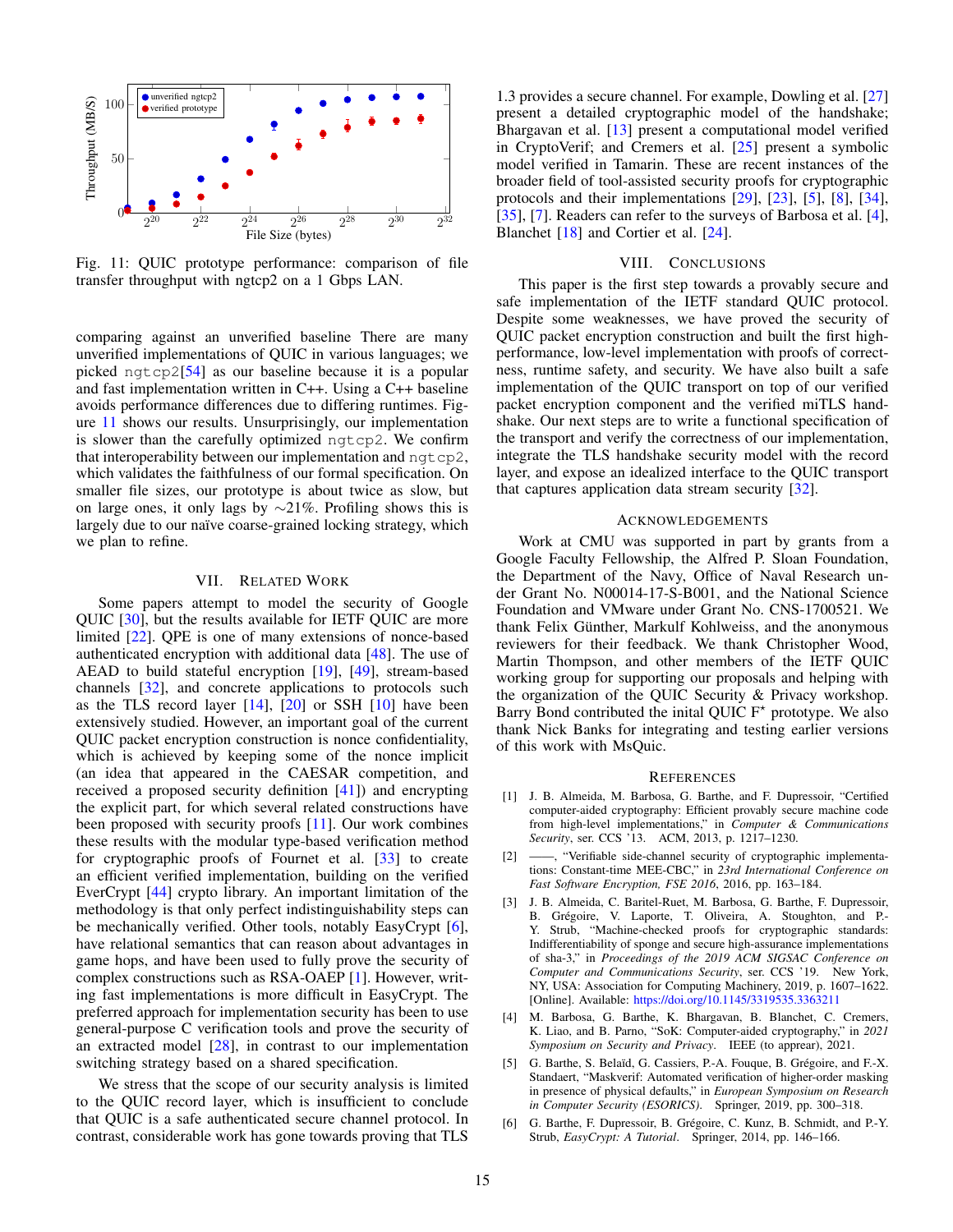- <span id="page-15-37"></span>[7] G. Barthe, B. Grégoire, and V. Laporte, "Secure compilation of sidechannel countermeasures: the case of cryptographic "constant-time"," in *Computer Security Foundations (CSF)*. IEEE, 2018, pp. 328–343.
- <span id="page-15-34"></span>[8] A. G. Bayrak, F. Regazzoni, D. Novo, and P. Ienne, "Sleuth: Automated verification of software power analysis countermeasures," in *Workshop on Cryptographic Hardware and Embedded Systems*. Springer, 2013, pp. 293–310.
- <span id="page-15-15"></span>[9] M. Bellare, F. Günther, and B. Tackmann, "Two-tier authenticated encryption: nonce hiding in QUIC," [https://felixguenther.info/talks/quips\\_](https://felixguenther.info/talks/quips_ttae2020-02-23.pdf) [ttae2020-02-23.pdf,](https://felixguenther.info/talks/quips_ttae2020-02-23.pdf) 2020.
- <span id="page-15-27"></span>[10] M. Bellare, T. Kohno, and C. Namprempre, "Breaking and provably repairing the SSH authenticated encryption scheme: A case study of the Encode-Then-Encrypt-and-MAC paradigm," *ACM Trans. Inf. Syst. Secur.*, vol. 7, no. 2, p. 206–241, May 2004. [Online]. Available: <https://doi.org/10.1145/996943.996945>
- <span id="page-15-7"></span>[11] M. Bellare, R. Ng, and B. Tackmann, "Nonces are noticed: AEAD revisited," in *Advances in Cryptology – CRYPTO 2019*, A. Boldyreva and D. Micciancio, Eds. Cham: Springer International Publishing, 2019, pp. 235–265.
- <span id="page-15-13"></span>[12] M. Bellare and P. Rogaway, "The security of triple encryption and a framework for code-based game-playing proofs," in *Advances in Cryptology – EUROCRYPT 2006*, 2006, pp. 409–426.
- <span id="page-15-30"></span>[13] K. Bhargavan, B. Blanchet, and N. Kobeissi, "Verified models and reference implementations for the TLS 1.3 standard candidate," in *2017 IEEE Symposium on Security and Privacy (SP)*, May 2017, pp. 483– 502.
- <span id="page-15-12"></span>[14] K. Bhargavan, A. Delignat-Lavaud, C. Fournet, M. Kohlweiss, J. Pan, J. Protzenko, A. Rastogi, N. Swamy, S. Zanella-Béguelin, and J. K. Zinzindohoué, "Implementing and proving the TLS 1.3 record layer," in *2017 Symposium on Security & Privacy*. IEEE, 2017.
- <span id="page-15-2"></span>[15] K. Bhargavan, A. Delignat-Lavaud, C. Fournet, A. Pironti, and P.-Y. Strub, "Triple handshakes and cookie cutters: Breaking and fixing authentication over TLS," in *2014 IEEE Symposium on Security and Privacy*, 2014, pp. 98–113.
- <span id="page-15-20"></span>[16] K. Bhargavan, C. Fournet, R. Corin, and E. Zalinescu, "Cryptographically verified implementations for TLS," in *ACM Computer and Communications Security*, ser. CCS '08. New York, NY, USA: ACM, 2008, pp. 459–468.
- <span id="page-15-10"></span>[17] K. Bhargavan, C. Fournet, M. Kohlweiss, A. Pironti, and P. Strub, "Implementing TLS with verified cryptographic security," in *2013 IEEE Symposium on Security and Privacy*, 2013, pp. 445–459.
- <span id="page-15-38"></span>[18] B. Blanchet, "Security protocol verification: Symbolic and computational models," in *Principles of Security and Trust (POST)*. Springer, 2012, pp. 3–29.
- <span id="page-15-24"></span>[19] A. Boldyreva, J. P. Degabriele, K. G. Paterson, and M. Stam, "Security of symmetric encryption in the presence of ciphertext fragmentation," in *EUROCRYPT 2012*, D. Pointcheval and T. Johansson, Eds. Berlin, Heidelberg: Springer Berlin Heidelberg, 2012, pp. 682–699.
- <span id="page-15-26"></span>[20] C. Boyd, B. Hale, S. F. Mjølsnes, and D. Stebila, "From stateless to stateful: Generic authentication and authenticated encryption constructions with application to tls," in *CT-RSA 2016*, K. Sako, Ed. Cham: Springer International Publishing, 2016, pp. 55–71.
- <span id="page-15-14"></span>[21] C. Brzuska, A. Delignat-Lavaud, C. Fournet, K. Kohbrok, and M. Kohlweiss, "State separation for code-based game-playing proofs," in *ASIACRYPT 2018*, ser. Lecture Notes in Computer Science, vol. 11274. Springer, 2018, pp. 222–249.
- <span id="page-15-23"></span>[22] S. Chen, S. Jero, M. Jagielski, A. Boldyreva, and C. Nita-Rotaru, "Secure communication channel establishment: TLS 1.3 (over TCP fast open) vs. QUIC," in *ESORICS 2019*, K. Sako, S. Schneider, and P. Y. A. Ryan, Eds. Springer International Publishing, 2019, pp. 404–426.
- <span id="page-15-33"></span>[23] A. Chudnov, N. Collins, B. Cook, J. Dodds, B. Huffman, C. Mac-Cárthaigh, S. Magill, E. Mertens, E. Mullen, S. Tasiran *et al.*, "Continuous formal verification of Amazon s2n," in *Computer Aided Verification (CAV)*. Springer, 2018, pp. 430–446.
- <span id="page-15-39"></span>[24] V. Cortier, S. Kremer, and B. Warinschi, "A survey of symbolic methods in computational analysis of cryptographic systems," *Journal of Automated Reasoning*, vol. 46, no. 3-4, pp. 225–259, 2011.
- <span id="page-15-31"></span>[25] C. Cremers, M. Horvat, S. Scott, and T. v. d. Merwe, "Automated analysis and verification of TLS 1.3: 0-RTT, resumption and delayed authentication," in *IEEE Security and Privacy*, May 2016, pp. 470–485.
- <span id="page-15-17"></span>[26] L. de Moura and N. Bjørner, "Z3: An efficient SMT solver," 2008.
- <span id="page-15-29"></span>[27] B. Dowling, M. Fischlin, F. Günther, and D. Stebila, "A cryptographic analysis of the TLS 1.3 handshake protocol candidates," in *Proceedings of the 22nd ACM SIGSAC conference on computer and communications security*. ACM, 2015, pp. 1197–1210.
- <span id="page-15-28"></span>[28] F. Dupressoir, A. D. Gordon, J. Jürjens, and D. A. Naumann, "Guiding a general-purpose C verifier to prove cryptographic protocols," *Journal of Computer Security*, vol. 22, no. 5, pp. 823–866, 2014.
- <span id="page-15-32"></span>[29] H. Eldib, C. Wang, and P. Schaumont, "SMT-based verification of software countermeasures against side-channel attacks," in *Tools and Algorithms for the Construction and Analysis of Systems (TACAS)*. Springer, 2014, pp. 62–77.
- <span id="page-15-6"></span>[30] M. Fischlin and F. Günther, "Multi-stage key exchange and the case of google's QUIC protocol," in *ACM CCS*. ACM, 2014, pp. 1193–1204.
- <span id="page-15-16"></span>[31] M. Fischlin, F. Günther, and C. Janson, "Robust channels: Handling unreliable networks in the record layers of QUIC and DTLS 1.3," Cryptology ePrint Archive, Report 2020/718, 2020, [https://eprint.iacr.](https://eprint.iacr.org/2020/718) [org/2020/718.](https://eprint.iacr.org/2020/718)
- <span id="page-15-25"></span>[32] M. Fischlin, F. Günther, G. A. Marson, and K. G. Paterson, "Data is a stream: Security of stream-based channels," in *CRYPTO 2015*, R. Gennaro and M. Robshaw, Eds. Berlin, Heidelberg: Springer Berlin Heidelberg, 2015, pp. 545–564.
- <span id="page-15-21"></span>[33] C. Fournet, M. Kohlweiss, and P. Strub, "Modular code-based cryptographic verification," in *18th ACM Conference on Computer and Communications Security, CCS 2011*, 2011, pp. 341–350.
- <span id="page-15-35"></span>[34] K. v. Gleissenthall, R. G. Kıcı, D. Stefan, and R. Jhala, "IODINE: Verifying constant-time execution of hardware," in *USENIX Security*, 2019, pp. 1411–1428.
- <span id="page-15-36"></span>[35] C. Hawblitzel, J. Howell, J. R. Lorch, A. Narayan, B. Parno, D. Zhang, and B. Zill, "Ironclad apps: End-to-end security via automated fullsystem verification," in *USENIX Operating Systems Design and Implementation (OSDI)*, 2014, pp. 165–181.
- <span id="page-15-3"></span>[36] J. Iyengar and M. Thomson, "QUIC: A UDP-based multiplexed and secure transport," IETF draft, 2019.
- <span id="page-15-5"></span>[37] T. Jager, J. Schwenk, and J. Somorovsky, "On the security of TLS 1.3 and QUIC against weaknesses in PKCS#1 v1.5 encryption," in *22nd ACM Conference on Computer and Communications Security*, 2015, pp. 1185–1196.
- <span id="page-15-0"></span>[38] A. Langley, A. Riddoch, A. Wilk, A. Vicente, C. Krasic, D. Zhang, F. Yang, F. Kouranov, I. Swett, and J. Iyengar, "The QUIC transport protocol: Design and internet-scale deployment," in *SIG on Data Communication*. ACM, 2017, pp. 183–196.
- <span id="page-15-22"></span>[39] K. R. M. Leino, "Dafny: An automatic program verifier for functional correctness," in *Proceedings of the Conference on Logic for Programming, Artificial Intelligence, and Reasoning (LPAR)*, 2010.
- <span id="page-15-4"></span>[40] R. Lychev, S. Jero, A. Boldyreva, and C. Nita-Rotaru, "How secure and quick is QUIC? provable security and performance analyses," in *2015 Symposium on Security and Privacy*. IEEE, 2015, pp. 214–231.
- <span id="page-15-8"></span>[41] C. Namprempre, P. Rogaway, and T. Shrimpton, "AE5 security notions: Definitions implicit in the CAESAR call," Cryptology ePrint Archive, Report 2013/242, 2013, [https://eprint.iacr.org/2013/242.](https://eprint.iacr.org/2013/242)
- <span id="page-15-9"></span>[42] K. Oku, "Client's initial destination CID is unauthenticated," QUIC WG issue tracker, 2019. [Online]. Available: [https://github.com/quicwg/](https://github.com/quicwg/base-drafts/issues/1486) [base-drafts/issues/1486](https://github.com/quicwg/base-drafts/issues/1486)
- <span id="page-15-1"></span>[43] A. Prado, N. Harris, and Y. Gluck, "SSL, gone in 30 seconds: a BREACH beyond CRIME," *Black Hat USA*, vol. 2013, 2013.
- <span id="page-15-11"></span>[44] J. Protzenko, B. Parno, A. Fromherz, C. Hawblitzel, M. Polubelova, K. y. Bhargavan, B. Beurdouche, J. Choi, A. Delignat-Lavaud, C. Fournet, N. Kulatova, T. Ramananandro, A. Rastogi, N. Swamy, C. Wintersteiger, and S. Zanella-Beguelin, "EverCrypt: A fast, verified, crossplatform cryptographic provider," in *Proceedings of the IEEE Symposium on Security and Privacy (Oakland)*, May 2020.
- <span id="page-15-18"></span>[45] J. Protzenko, J.-K. Zinzindohoué, A. Rastogi, T. Ramananandro, P. Wang, S. Zanella-Béguelin, A. Delignat-Lavaud, C. Hriţcu, K. Bhargavan, C. Fournet, and N. Swamy, "Verified low-level programming embedded in F\*," *PACMPL*, vol. 1, no. ICFP, pp. 17:1–17:29, Sep. 2017.
- <span id="page-15-19"></span>[46] T. Ramananandro, A. Delignat-Lavaud, C. Fournet, N. Swamy, T. Chajed, N. Kobeissi, and J. Protzenko, "EverParse: verified secure zero-copy